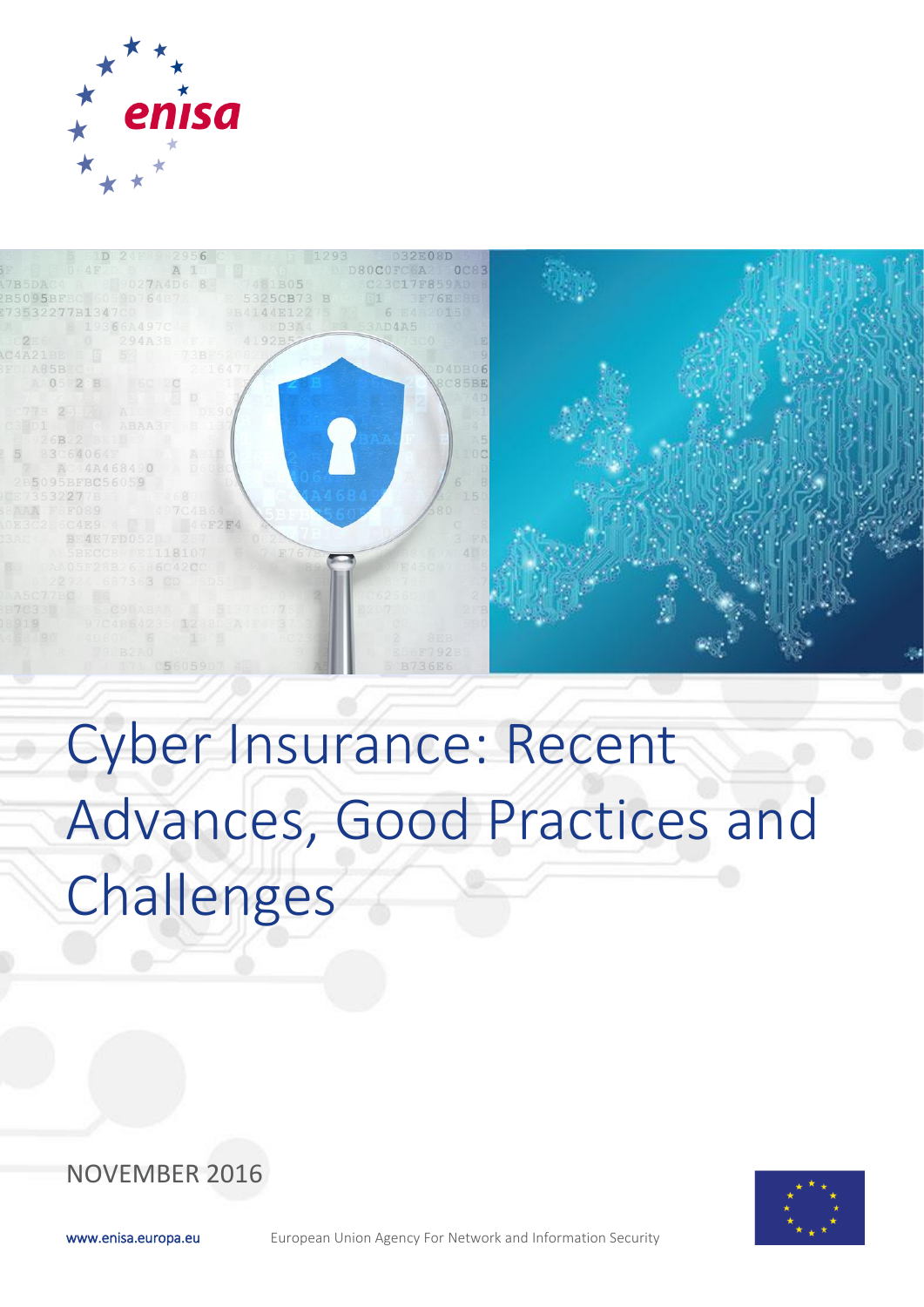

# About ENISA

The European Union Agency for Network and Information Security (ENISA) is a centre of network and information security expertise for the EU, its member states, the private sector and Europe's citizens. ENISA works with these groups to develop advice and recommendations on good practice in information security. It assists EU member states in implementing relevant EU legislation and works to improve the resilience of Europe's critical information infrastructure and networks. ENISA seeks to enhance existing expertise in EU member states by supporting the development of cross-border communities committed to improving network and information security throughout the EU. More information about ENISA and its work can be found at [www.enisa.europa.eu.](https://www.enisa.europa.eu/)

## **Contact**

**.** 

For contacting the authors please use resilience@enisa.europa.eu For media enquires about this paper, please use [press@enisa.europa.eu.](mailto:press@enisa.europa.eu.)

## **Acknowledgements**

INSURANCE EUROPE, the European insurance and reinsurance federation

For providing insight for cyber insurance products and services: Mr. Giorgio APRILE (AON), undisclosed (AXA Global P&C), Dr. Andreas FUERST (Allianz), Mr. Nikos GEORGOPOULOS (CROMAR Coverholder at LLOYD'S), Mr. Nils HELLBERG (German Insurance Association)<sup>1</sup>, Mr. Yuri ROBBERT (NN Group), Mr. Erik VAN DER HEIJDEN (If P&C Insurance), Mr. Christos VIDAKIS (Deloitte Certified Public Accountants S.A.), Ms. Amparo ZABALA (Zurich Insurance (Spain))

For providing key contribution during the report and validation workshop: Mr. Theodore P. AUGUSTINOS (Locke Lord LLP), Ms. Lyndsey BAUER (Paragon International Brokers), Mr. Aldo CAPPELLETTI (UBS), Mr. Jahangez CHAUDHERY (Talbot Underwriting Ltd), Ms. Inga GODDIJN (Risk Based Security), Mr. Laurent HESLAULT (Symantec), Mr. Niko KALFIGKOPOULOS (PwC), Prof. Vasilis KATOS (Bournemouth University), Mr. Nicholas KITCHING (Swiss RE), Ms. Marina KROTOFIL (Honeywell), Mr. Eireann LEVERETT (Concinnity Risks), Prof. Michael MAINELLI (Z/Yen Group), Ms. Marisa MELLIOU (OPAP S.A.), Dr. Marie MOE (SINTEF ICT), Mr. Gerasimos MOSCHONAS (Alpha Bank), Mr. Thomas NIMMO (Cyberfense), Mr. Christoforos PAPACHRISTOU (Thales UK), Mr. Robert A. PARISI, JR. (Marsh FINPRO), Mr. Stamatis PASSAS (National Bank of Greece), Mr. Terry QUESTED (Associated Risk Managers of Ohio Agency, Inc.), Dr. Christopher RICHARDSON (Bournemouth University Cyber Security Unit – BUCSU), Dr. Douglas RUML (Ohio Dominican University), Mr. Bob SARGENT (Tennant Risk Services), Mr. Alexander SCHMIDL (Munich RE), Prof. Costis TOREGAS (The George Washington University)

<sup>1</sup> Gesamtverband der Deutschen Versicherungswirtschaft (GDV)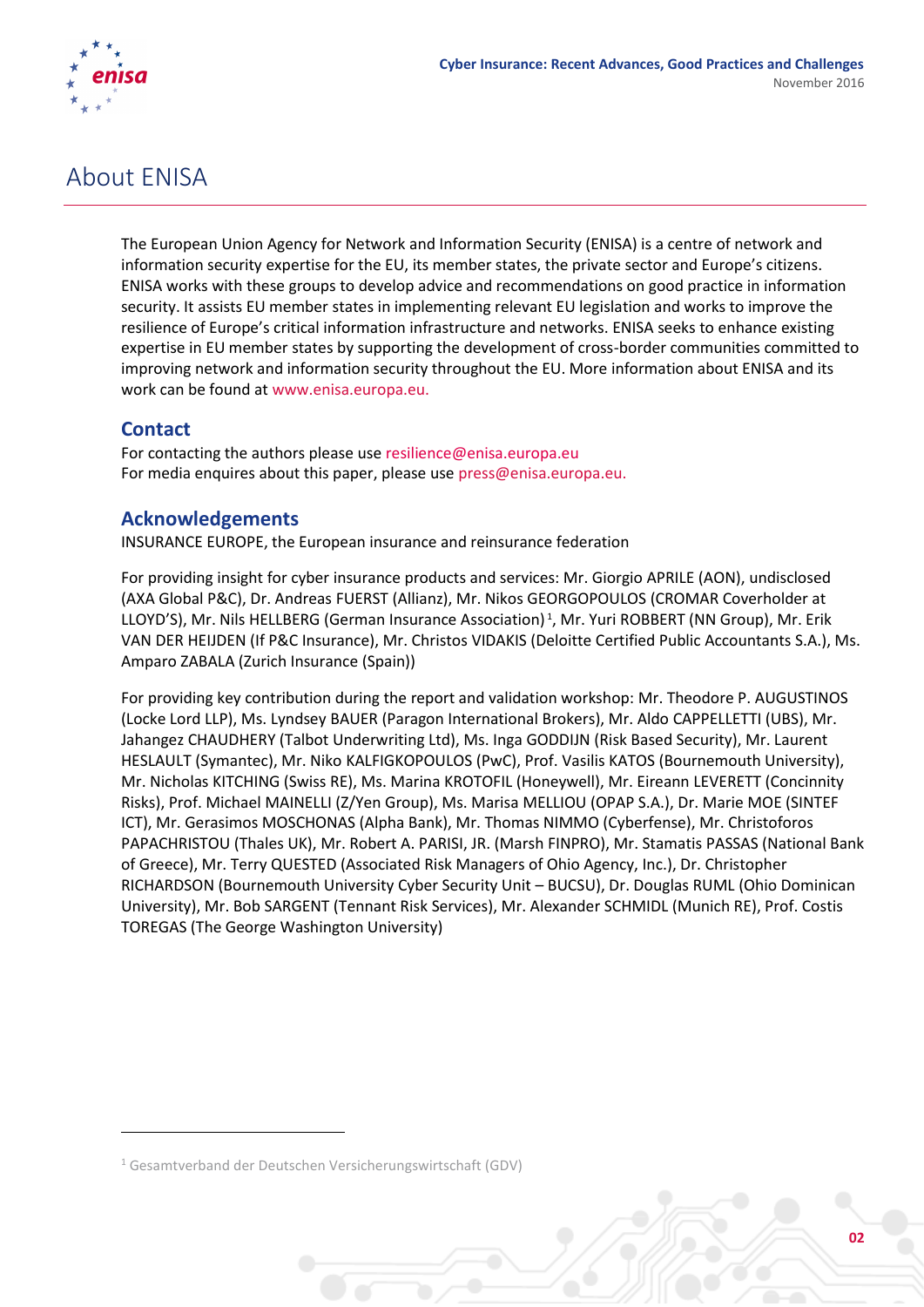

#### **Legal notice**

Notice must be taken that this publication represents the views and interpretations of ENISA, unless stated otherwise. This publication should not be construed to be a legal action of ENISA or the ENISA bodies unless adopted pursuant to the Regulation (EU) No 526/2013. This publication does not necessarily represent state-of the-art and ENISA may update it from time to time.

Third-party sources are quoted as appropriate. ENISA is not responsible for the content of the external sources including external websites referenced in this publication.

This publication is intended for information purposes only. It must be accessible free of charge. Neither ENISA nor any person acting on its behalf is responsible for the use that might be made of the information contained in this publication.

#### **Copyright Notice**

© European Union Agency for Network and Information Security (ENISA), 2016 Reproduction is authorised provided the source is acknowledged.

ISBN 978-92-9204-178-6, doi: 10.2824/065381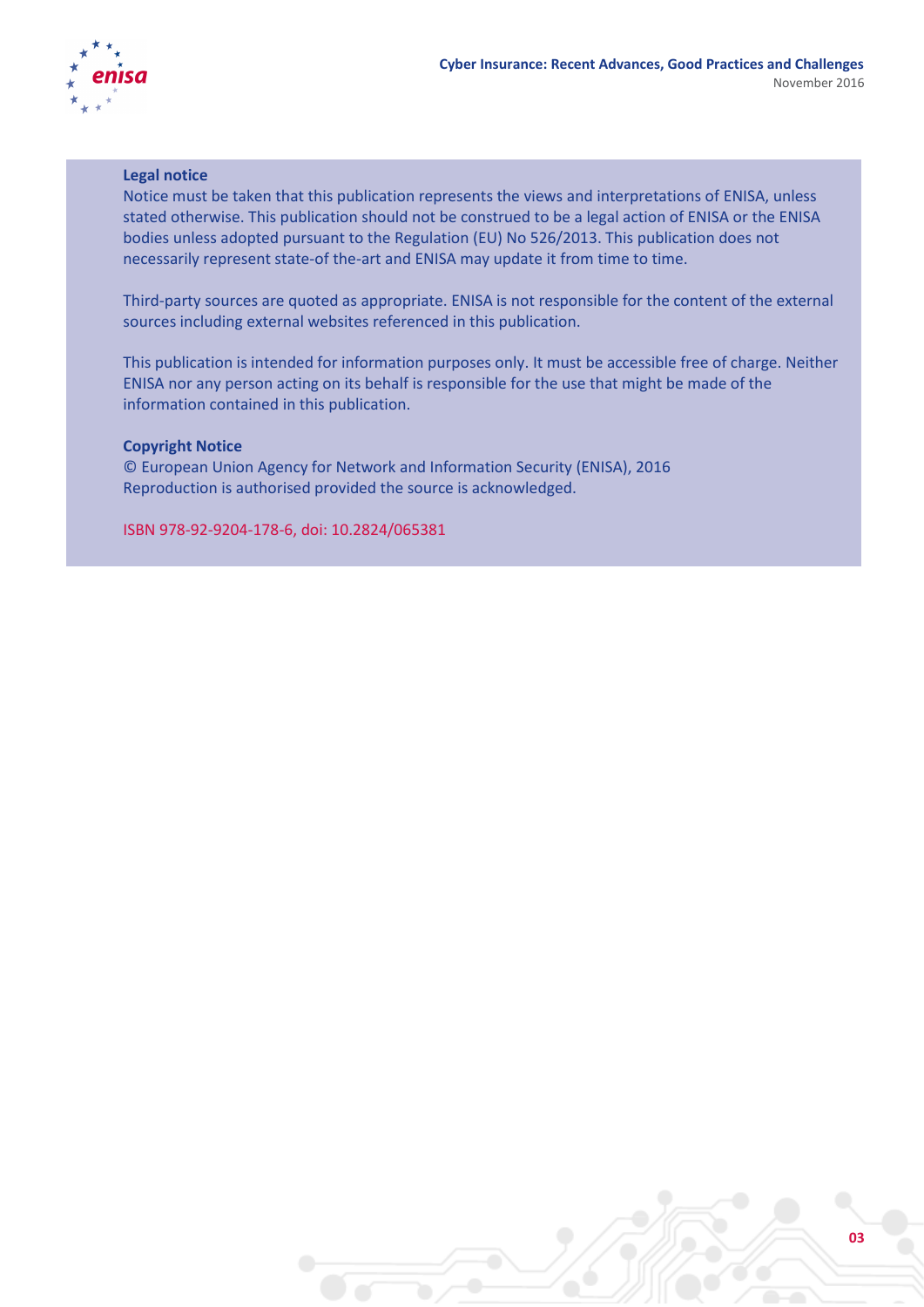

# Table of Contents

| <b>Executive Summary</b>               |                                                                     | 5              |
|----------------------------------------|---------------------------------------------------------------------|----------------|
| 1.                                     | <b>Introduction</b>                                                 |                |
| 1.1 Scope and Objectives               |                                                                     | 6              |
| 1.2 Audience                           |                                                                     | 6              |
|                                        |                                                                     |                |
| 1.3 Methodology                        |                                                                     | 6              |
| 1.4 Brief Demographics                 |                                                                     | $\overline{7}$ |
| <b>Significant Developments</b><br>2.  |                                                                     | 8              |
| 2.1 Awareness and Preparation          |                                                                     | 8              |
| 2.2 Regulation                         |                                                                     | 9              |
| 2.3 Market Growth and Maturity         |                                                                     | 10             |
|                                        | 2.4 Service Improvement                                             | 10             |
|                                        |                                                                     |                |
| 3.                                     | <b>Pre-Policy Risk Assessment: Key Knowledge and Good Practices</b> | 11             |
| 3.1 Key Knowledge                      |                                                                     | 11             |
| 3.1.1                                  | <b>Business Coverage and Baseline Assessment</b>                    | 11             |
| 3.1.2                                  | <b>Provided Coverage</b>                                            | 12             |
| 3.1.3                                  | Adopting Standards or an Audit Strategy                             | 12             |
| <b>3.2 Good Practices</b>              |                                                                     | 14             |
| 3.2.1                                  | <b>Dedicated Resources</b>                                          | 14             |
| 3.2.2                                  | <b>Policies and Procedures</b>                                      | 15             |
| 3.2.3                                  | <b>Employee Awareness</b>                                           | 16             |
| 3.2.4                                  | <b>Incident Response</b>                                            | 16             |
| 3.2.5                                  | <b>Security Measures</b>                                            | 17             |
| 3.2.6                                  | <b>Vendor Management</b>                                            | 18             |
| 3.2.7                                  | <b>Board Oversight</b>                                              | 18             |
| <b>Challenges</b>                      |                                                                     | 20             |
| 5.                                     | <b>Recommendations and Findings</b>                                 | 21             |
| <b>Annex A:</b>                        | <b>Questionnaire and Metrics Map</b>                                | 23             |
|                                        | <b>A.1 Questionnaire</b><br>23                                      |                |
| A.2 Risk Assessment: Metrics Map<br>24 |                                                                     |                |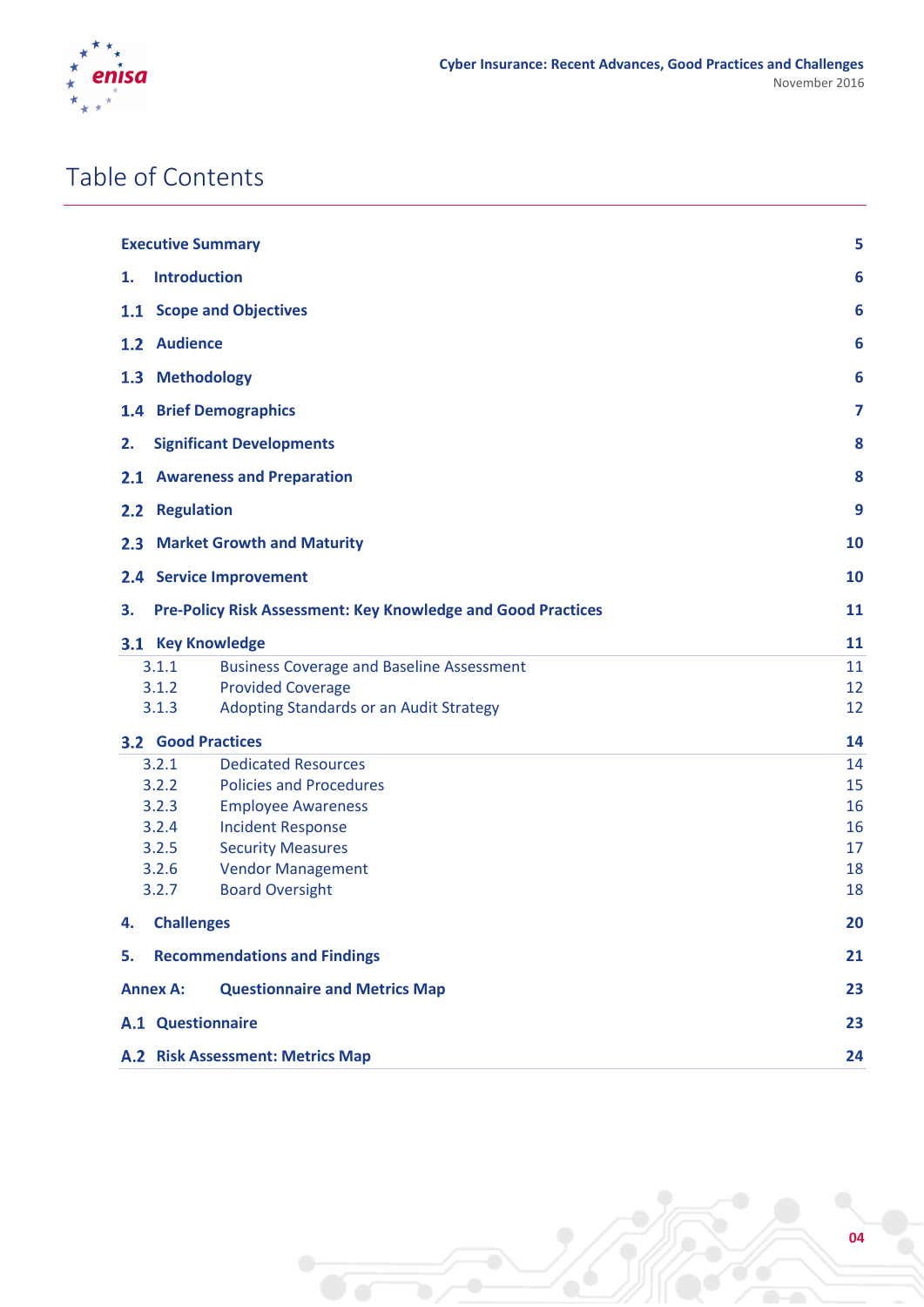

## <span id="page-4-0"></span>Executive Summary

Cyber insurance was created to address risk that cannot be reasonably mitigated by security measures. While it initially started in a limited form, it developed to cover more and more types of cyber risk. In comparison with other insurance sectors, cyber insurance appears to have a lower adoption rate, while the growth projections remain high. Projections estimate the global cyber insurance market to reach \$ 7.5 billion in annual sales by 2020 – tripling the 2015 figure<sup>2</sup> – and over \$ 20 billion by 2025<sup>3</sup>. It is evident that regions with established cybersecurity-related legislation, have a higher cyber insurance adoption than regions that have recent or no formed legislation. The expected growth for the European market is anticipated to be further accelerated by the adoption of the GDPR and NIS directive.

Many Member States are recognising the importance of addressing cyber risk, and have taken relevant action by publishing guides of good cyber-hygiene<sup>45</sup>. Furthermore, insurance federations have also a great interest on cyber insurance, with actions taking place on both European<sup>6</sup> and national<sup>7</sup> level. Among others, insurers are facing challenges around the lack of cyber-security incident data<sup>8</sup> in support of risk assessment, gathering information on cyber security management, and the uncertainty around accumulating risk. Further to the reported good practices, ENISA had generated the following recommendations, directed to policy makers, insurers, and customers, for the improvement of cyber insurance constituency:

#### Policy Makers

- Encourage the active participation of European Commission on ENISA cyber insurance activities
- Avoid the introduction of mandatory requirements that might undermine the cyber insurance market adoption rate

#### Insurance Companies

- Improve the areas of pre-policy risk assessment that are found as the most underseen by insurers
- Invest in and advance the accumulating risk calculation
- Consider adopting common standards and methodologies
- Introduce explanatory sessions, and provide customer scenarios and generic examples of policy coverage
- Clarify the policy language and offer a transparent underwriting process

### Cyber Insurance Customers

- Be more open on sharing data, possibly under a legal agreement (e.g. NDA)
- Get informed, prepare, and document their environment, before requesting a cyber insurance policy

**.** 

<sup>2</sup> PwC "The Global State of Information Security® Survey 2016" http://pwc.to/2dqFg4Y

<sup>&</sup>lt;sup>3</sup> Allianz Global Corporate & Specialty "A Guide to Cyber Risk: Managing The Impact of Increasing Interconnectivity" http://bit.ly/1YyMUrD

<sup>4</sup> France, ANSSI "40 essential measures for a healthy network" http://bit.ly/2dr6nbA

 $<sup>5</sup>$  United Kingdom, Department for Business, Energy & Industrial Strategy "Cyber essentials scheme: overview"</sup> http://bit.ly/1hkkmdz

<sup>6</sup> i.e. Insurance Europe

<sup>7</sup> e.g. GDV in Germany

<sup>8</sup> ENISA "The cost of incidents affecting CIIs" http://bit.ly/2dIkNmo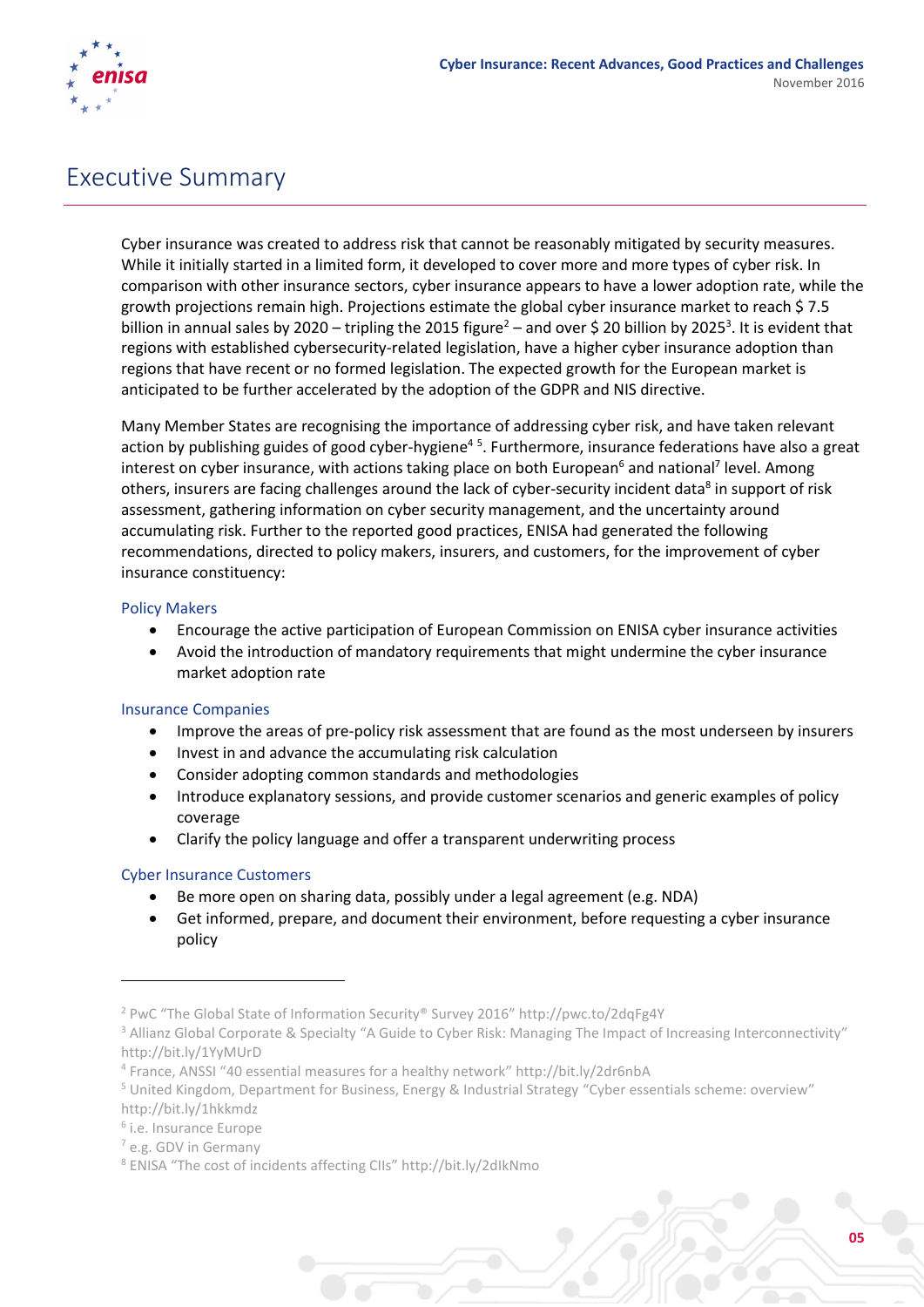

# <span id="page-5-0"></span>1. Introduction

Cyber insurance is a product that has been created to counter residual risk associated with the information systems of asset owners. Despite the large number of developments that have taken place over the last few years, the cyber insurance market is yet to receive the anticipated adoption rate. While some regions have made progress on the basis of supportive legislation, it is found that in comparison with other insurance sectors, the state of cyber insurance is at a less mature stage. With the general data protection regulation (GDPR) being adopted on April of 2016<sup>9</sup>, and network and information security (NIS) directive<sup>10</sup> on July 2016, the need for cyber insurance is anticipated to grow<sup>11</sup>; a growth that can be embraced by enabling an informative product development and adoption.

## <span id="page-5-1"></span>**Scope and Objectives**

The objectives of this report are to:

- Raise awareness for the most impactful market advances, by **shortly identifying the most significant cyber insurance developments** for the past four years (2012-2016)
- Capture the **good practices and challenges** during the early stages of cyber insurance lifecycle (i.e. **before an actual policy is signed**) – laying the ground for future work in the area.

## <span id="page-5-2"></span>**Audience**

The primary audience is **insurance companies**, who can either **benchmark themselves** against the market trends, **or evaluate good practices** before entering the market.

Additional beneficiaries are **customers interested to adopt a cyber insurance policy**, allowing them to take informed decisions and prepare in advance.

## <span id="page-5-3"></span>**Methodology**

1

The report consists of two streams; the first one identifies the most impactful advances, and the other captures the good practices and challenges of the insurer-driven pre-policy risk assessment.

Information gathering utilised publicly available information, and a cyber insurance stakeholders group, including representatives from cyber insurance companies. To ensure multidimensional feedback, there was a significant effort to have a diverse geographical and industry representation within the formed stakeholders group. ENISA has established contact with insurance companies that have an active cyber insurance business. Feedback was received by conducting interviews, using predefined and groupvalidated questions.

<sup>&</sup>lt;sup>9</sup> European Commission – Press Release "Joint Statement on the final adoption of the new EU rules for personal data protection" http://bit.ly/1V3hmdM

<sup>&</sup>lt;sup>10</sup> European Council – Council of the European Union "EU-wide cybersecurity rules adopted by the Council" http://bit.ly/1WCtcMv

<sup>11</sup> EurActiv.com "New EU digital laws could boost specialised cybersecurity insurance" http://bit.ly/24sDJJF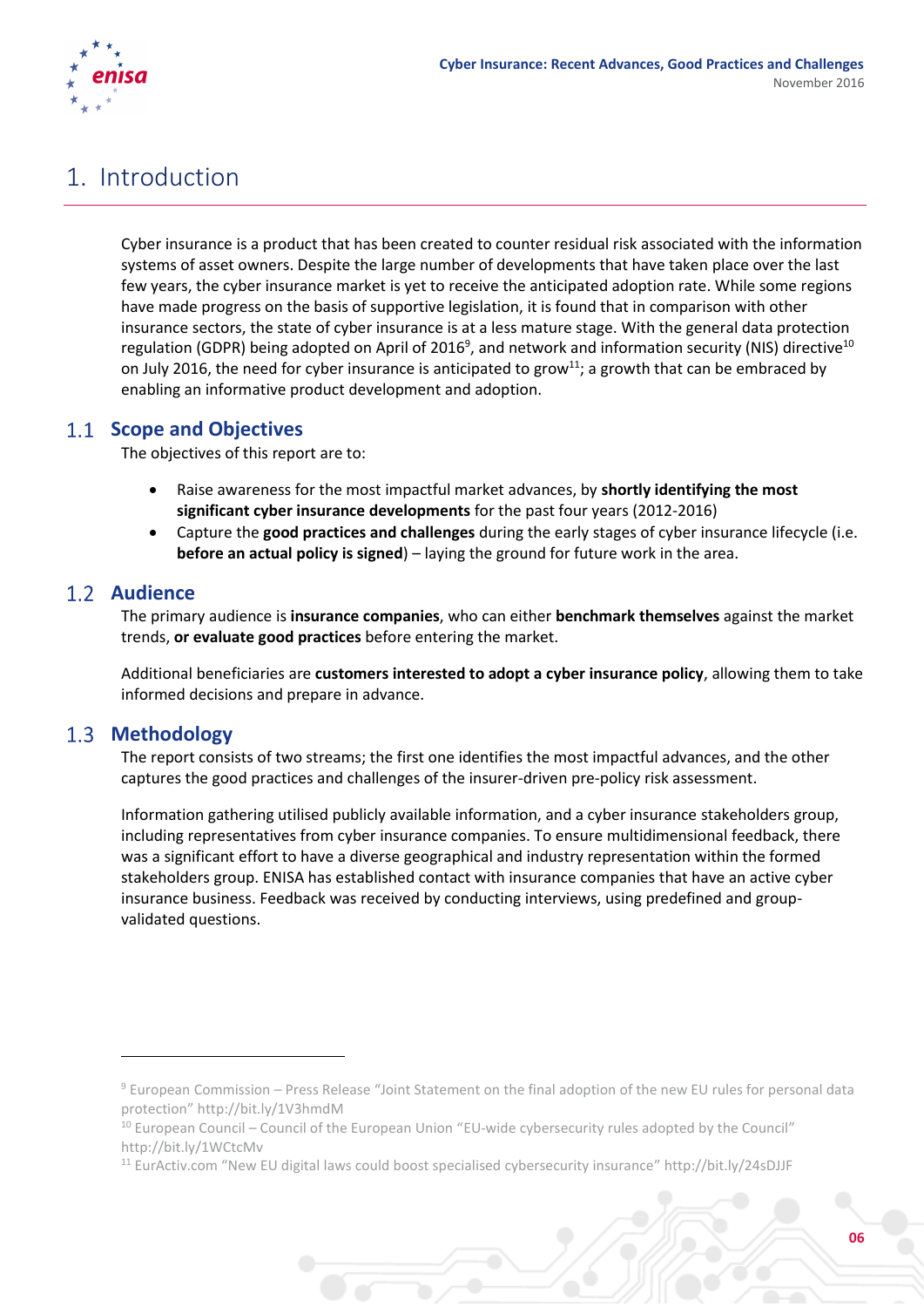

## <span id="page-6-0"></span>**Brief Demographics**

From a total of 37 participants approximately 78% (29) of the stakeholders group is based in EU/EFTA countries. Of these, 40% (10) of all participants comes from United Kingdom; a percentage that might be expected, since the British market exhibits a higher level of maturity in comparison with the rest of the region. The industry representation within the stakeholders group has been diverse, with 69% (24) of the representatives having an Academia/Research or Insurance background, and the other 31% (13) coming from Advisory, Defence, Finance, Gambling, Information Technology and Services, Legal Services and Nonprofit. From the market of insurance organisations with a cyber insurance product, we had participation from Finland (1), France (1), Germany (2), Greece (2), Italy (1), Netherlands (1), and Spain (1).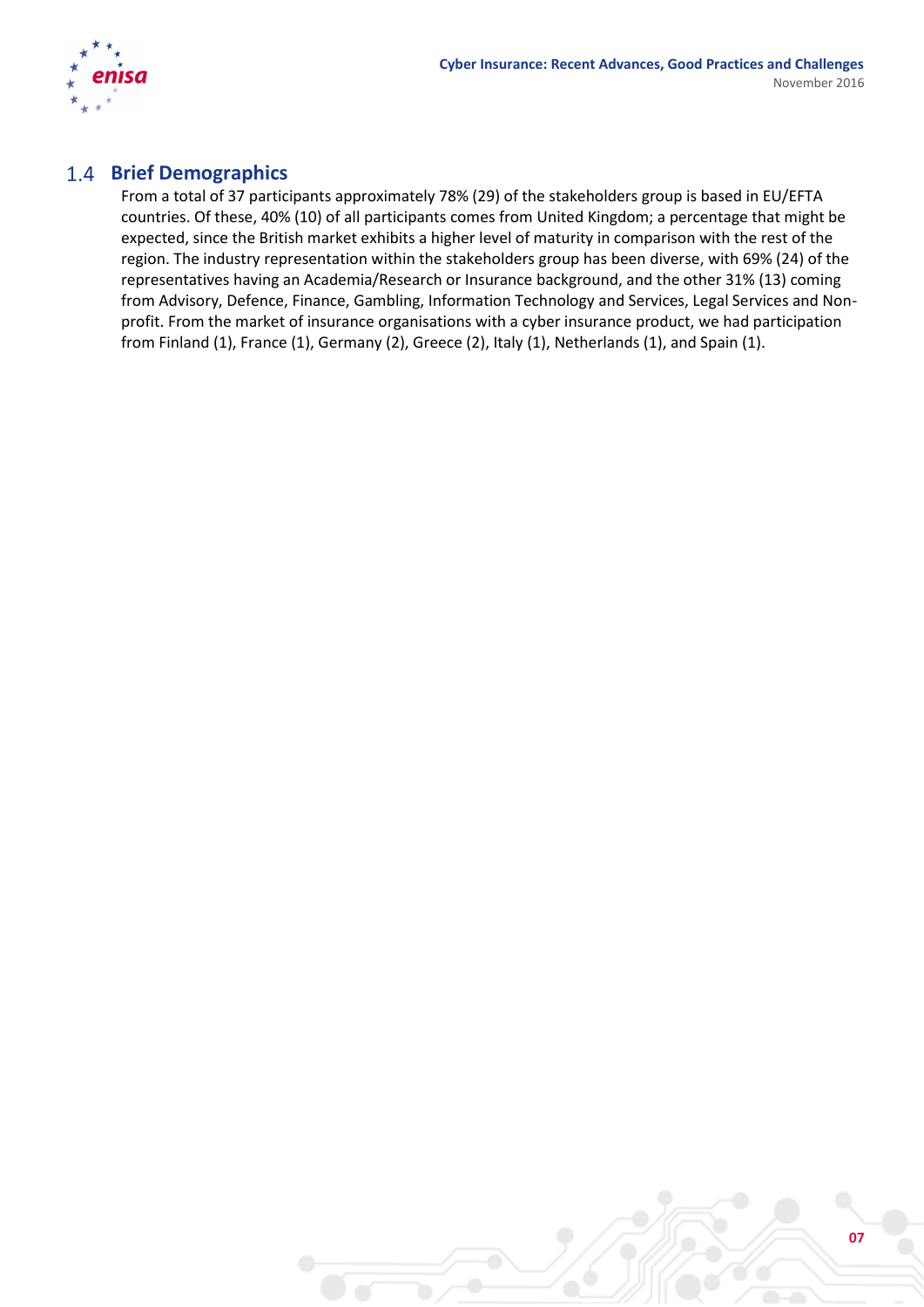

# <span id="page-7-0"></span>2. Significant Developments

With cyber insurance being a relatively new product in its' current form<sup>12</sup>, the market and environment that surround it are subject to change. By taking a record of the most impactful changes, it might be easier to understand which of them make a real difference. For the purpose of this work stream, we have asked the following question to the stakeholders group.

**What would you consider as the most notable (not necessarily big, but certainly impactful) development(s) in the area of cyber insurance, in the past four years (2012-2016)?**

## <span id="page-7-1"></span>**Awareness and Preparation**

Over a third of responders had recognized the increasing threat landscape complexity, with sophisticated attacks<sup>13</sup> becoming prevalent and accessible by a larger number of adversaries. Modern tools can turn an **intent** to an **act** much more efficiently than before, and new technologies introduce a larger attack surface.

This results in a **growing<sup>14</sup> recognition**<sup>15</sup> by organisations and their leadership **that cyber is an operational risk that has to be addressed**. Many Member States have taken relevant action by publishing guides of good cyber-hygiene<sup>16 17</sup>. Insurance federations have also a great interest on cyber insurance, with actions taking place on both European<sup>18</sup> and national<sup>19</sup> level.

Regardless of the increasing dynamic of awareness, the **level of understanding of an organisations' exposure to cyber risk is basic**. It has been shown that only a fifth (21%) of the organisations have a clear understanding<sup>[33](#page-13-2)</sup>, placing the rest in a relatively disadvantaged position<sup>[33](#page-13-3)</sup>.

Increasing awareness leads to better preparation, which could have the form of adopting traditional security measures, writing a new cyber insurance policy, or increasing existing policy limits[23](#page-9-2). This **contradicts previous ENISA** 





<sup>&</sup>lt;sup>12</sup> I.e. providing both first and third party coverage.

<sup>18</sup> i.e. Insurance Europe

**.** 

<sup>19</sup> e.g. GDV in Germany

<sup>&</sup>lt;sup>13</sup> Such as: Doxing, Energy Outage, Espionage, IP theft, Vandalism

<sup>&</sup>lt;sup>14</sup> World Economic Forum "Global Risks 2015 10<sup>th</sup> Edition" http://bit.ly/15wPuqV

<sup>15</sup> Financial Times "High-profile hacking raises cyber security fears" http://www.ft.com/intl/cms/s/0/5870af72-e298- 11e3-a829-00144feabdc0.html

<sup>&</sup>lt;sup>16</sup> France, ANSSI "40 essential measures for a healthy network" http://bit.ly/2dr6nbA

<sup>&</sup>lt;sup>17</sup> United Kingdom, Department for Business, Energy & Industrial Strategy "Cyber essentials scheme: overview" http://bit.ly/1hkkmdz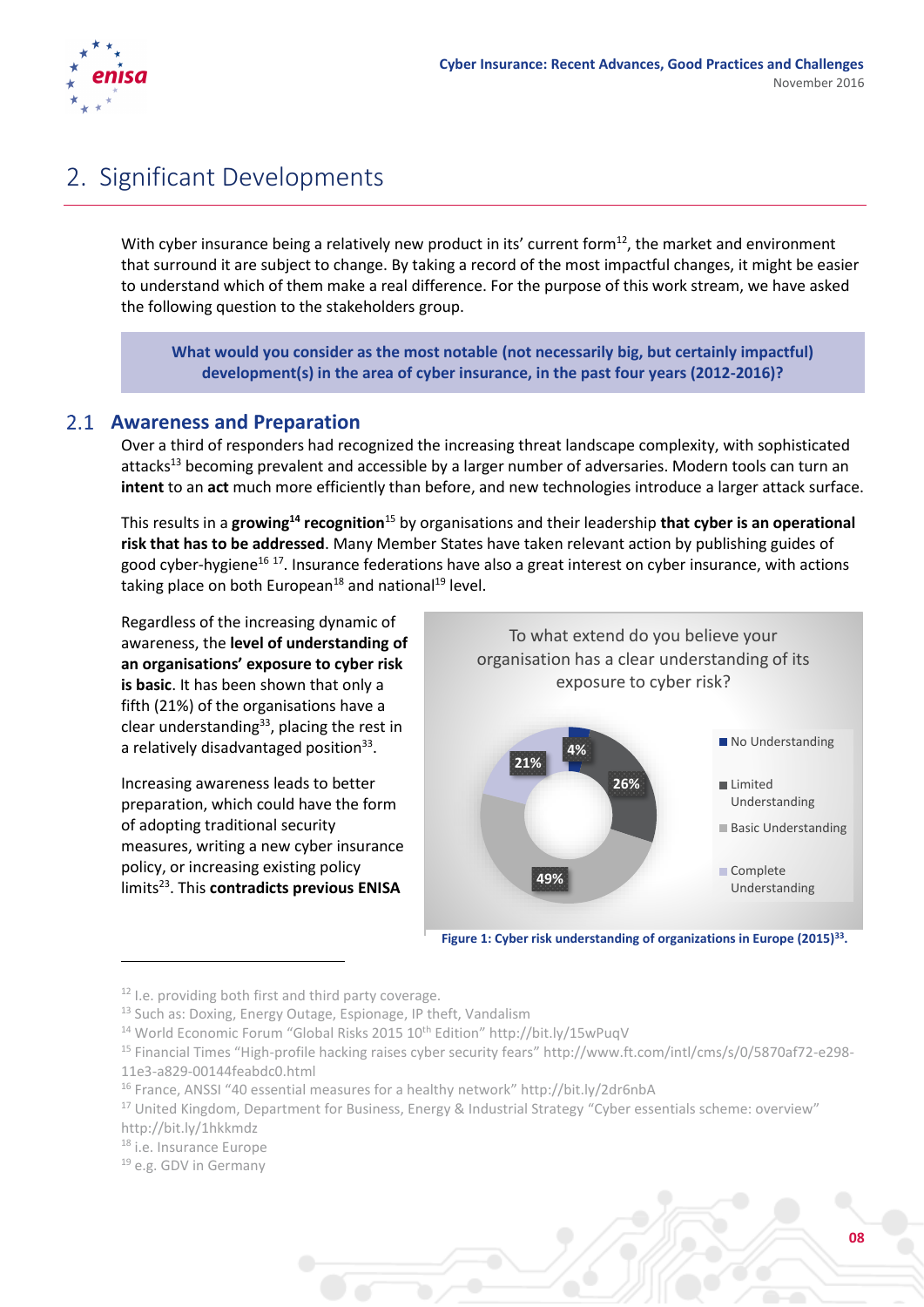

**findings**<sup>20</sup> that an insured entity **might invest less in security measures due to a policy presence**. Nowadays insurance companies not only require to know, but might also validate a customers' preparation level $^{21}$ , and may also assist them by offering cyber risk assessment resources and incident response services.

## <span id="page-8-0"></span>2.2 **Regulation**

<span id="page-8-1"></span>**.** 

**Regulatory changes** are found to impact cyber insurance to a great extent. Whether these have the form of mandatory notification, introduction of fines, or "right to know" for users<sup>22</sup> – they ultimately result in a **better market preparation**, of which cyber insurance is a part of. In particular, the adoption of the EU NIS Directive and GDPR may have an effect similar to the one that relevant law-making had on the US cyber insurance market.

**GDPR** is aiming to safeguard personal data, while the **NIS Directive** requires operators to appropriately secure their networks and protect the service provision. Both regulations are **expected to drive a high level of interest in the Cyber insurance market**, particularly for the industries explicitly identified in the NIS Directive [\(Table 1\)](#page-8-1).

| Essential          | Energy (Electricity, Oil, Gas)                                             |
|--------------------|----------------------------------------------------------------------------|
|                    | Transport (Air transport, Rail transport, Water transport, Road transport) |
| <b>Services</b>    | <b>Banking</b>                                                             |
| in Critical        | Financial market infrastructures                                           |
| Sectors            | Health sector                                                              |
|                    | Drinking water supply and distribution                                     |
|                    | Digital Infrastructure                                                     |
| Digital<br>Service | Online marketplace                                                         |
| Providers          | Online search engine                                                       |

Cloud computing service

**Table 1: Types of entities for the purposes of point (4) of Article 4 of NIS Directive**

<sup>&</sup>lt;sup>20</sup> ENISA "Incentives and barriers of the cyber insurance market in Europe" http://bit.ly/1XoMZzX

 $21$  E.g. UK Insurance Act 2016, requiring an insured to make a "fair presentation of the risk"

<sup>&</sup>lt;sup>22</sup> European Commission – Press release "Agreement on Commission's EU data protection reform will boost Digital Single Market" http://bit.ly/1J9ZUdt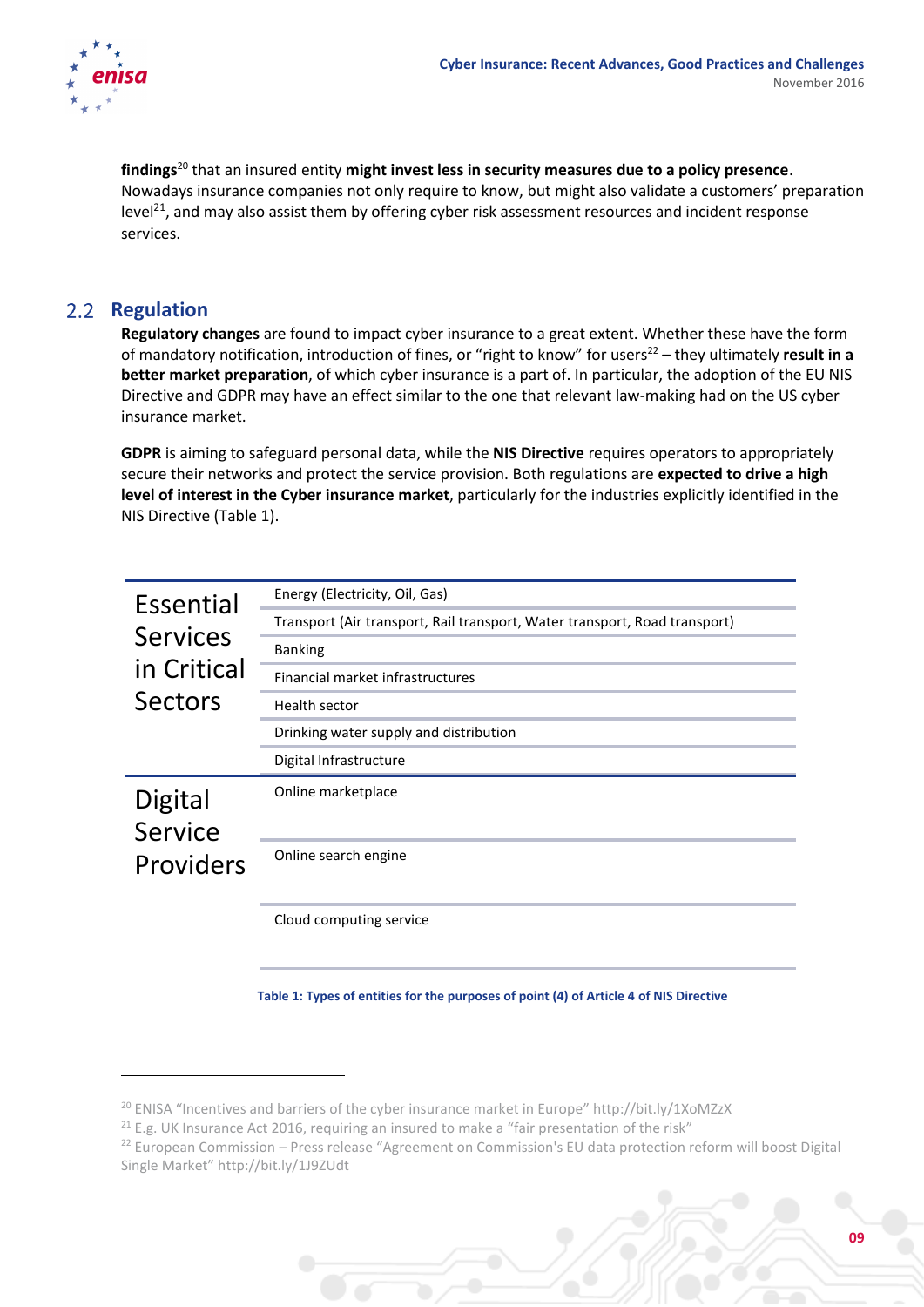

## **Market Growth and Maturity**

<span id="page-9-2"></span><span id="page-9-0"></span>There is evidence of market improvement despite the fact that the available data in support of the underwriting process are still inadequate. The growth of the cyber insurance market<sup>23</sup> <sup>24</sup> [\(Figure 2\)](#page-9-3), has led to an **increased number of claims**. Claims can function as **feedback and an evolutionary force for the market**, allowing brokers and product development to improve over time. That improvement along with knowing the cause of  $loss<sup>25</sup>$  for the majority of claims [\(Figure 3\)](#page-9-4), can lead to the reasonable assumption that these are the areas where the Cyber insurance industry has gained the most experience.



<span id="page-9-5"></span><span id="page-9-3"></span>

A notable example of rising maturity is the one of British-based insurers, who have been writing policies for US-based companies for the past few years. The **exposure to a more legislative environment** and the presence of the **mandatory incident reporting** has given **a wealth of valuable lessons** to these companies, well in advance of the recently adopted EU regulations.

## 2.4 Service

**.** 

### <span id="page-9-1"></span>**Improvement**

Insurers can now offer a better service through the use of **efficient management and analytics**, allowing them to extend their portfolio by additional offerings such as **risk assessment and breach investigation**. Improvements on assessing risk over time allow covering more risk, which in turn may result in the introduction of policies that cover



<span id="page-9-4"></span>**Figure 3: Claims by Cause of Loss (2012 – 2015)[25](#page-9-5)**

physical damage – when associated with a cyber-induced incident.

<sup>23</sup> Advisen "Information Security and Cyber Liability Risk Management" http://bit.ly/1M9Gyp0

<sup>&</sup>lt;sup>24</sup> Insurance Business "'Every large firm to have cyber cover in three years,' says Marsh leader" http://bit.ly/1X0OELc

<sup>25</sup> NetDiligence "2015 Cyber Claims Study" http://bit.ly/1HbxynK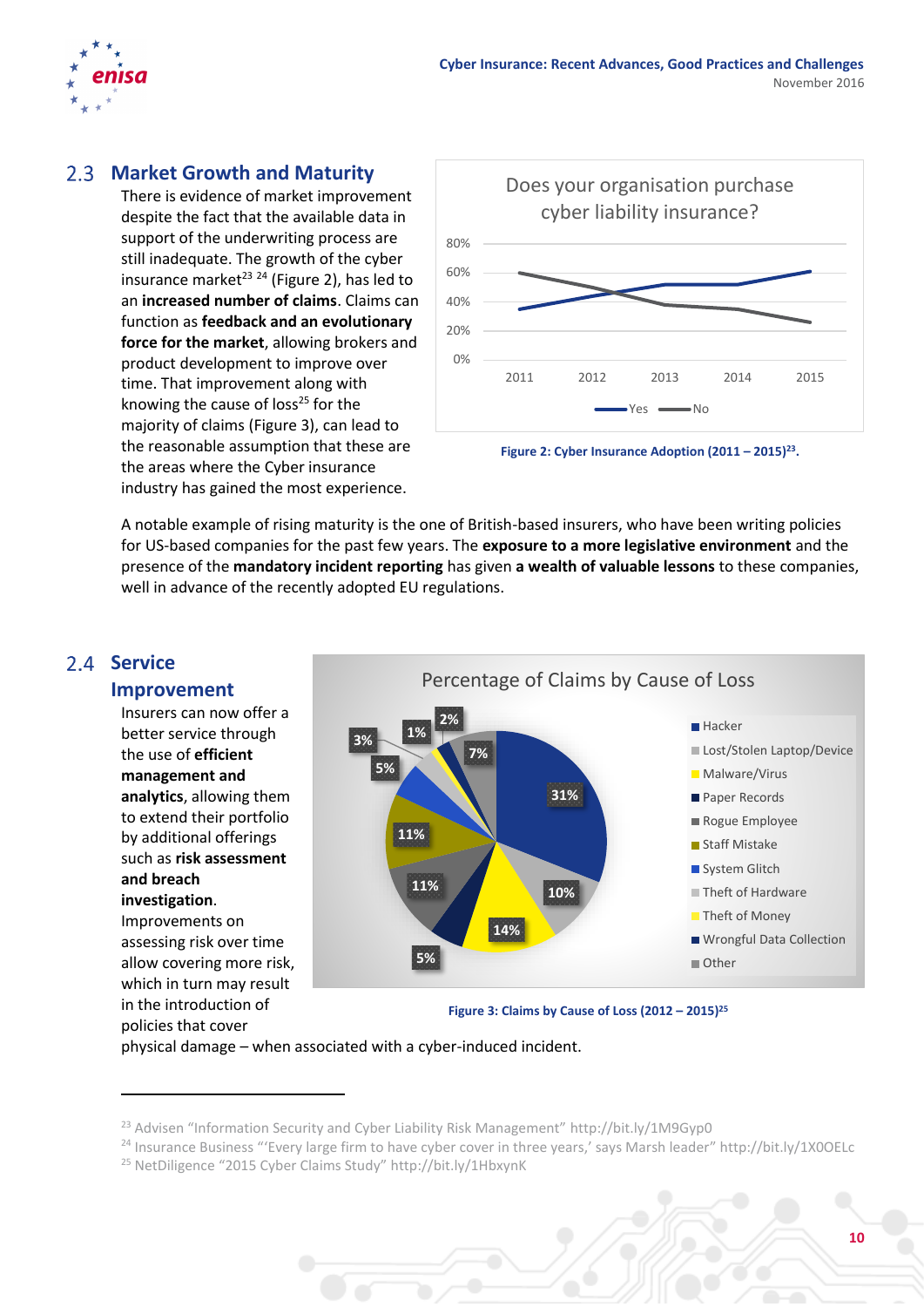

# <span id="page-10-0"></span>3. Pre-Policy Risk Assessment: Key Knowledge and Good Practices

Risk assessment assists both insurers and consumers to adapt to the rapid change of the operational environment. This chapter will present basic knowledge and good practices on the **insurer-driven risk assessment**, before a policy is issued.

## <span id="page-10-1"></span>**3.1 Key Knowledge**

The following sections will present key risk assessment knowledge, as obtained by the questionnaire<sup>26</sup> answered by representatives of insurance organisations with a cyber insurance product.

#### <span id="page-10-2"></span>**3.1.1 Business Coverage and Baseline Assessment**

The **vast majority** of the interviewed cyber insurance companies **provide cover to all business sectors**. A few notable exceptions that insurers could be hesitant to address are: Payment Service Providers – unless they would be part of a wider service<sup>27</sup>, gambling, and the adult industry. Many insurers have recognised **the importance of the SME** market and develop tailored risk modelling, products and assessment for it. The reported industries with the highest interest for purchasing a cyber insurance policy are: Finance, Health, ISP, Legal, and Telecommunications; with an overlap between them and the NIS Directive list of applicable industries – which is statistically non-significant since there was no data to verify any assumptions.

Most insurers use the following information in carrying out a basic form of an assessment (i.e. Baseline Assessment) for all sectors, and depending on the results of it, an extended (or follow-up) assessment:

- Enumeration and geographical spread of business:
	- o Size
	- o Operations
	- o Revenue
	- Detail on business:
		- o Sector
		- o Activities
		- o Services
		- o Outsourced functions
		- o Risk exposure
- Dependencies on IT infrastructure
- The use, storage, or sharing of data
	- o Data volume
	- o Data sensitivity (e.g. personal data, health, intellectual property, machine generated)
	- o Derived liability
- Incident history (if they have been attacked)
- Corporate presence in social media
- Policy and claims history (if they had a policy, and any claims against it)
- Requested policy limit (or risk appetite of the insured)

**.** 

<sup>26</sup> Available on document section **Error! Reference source not found. Error! Reference source not found.**

<sup>27</sup> e.g. Retail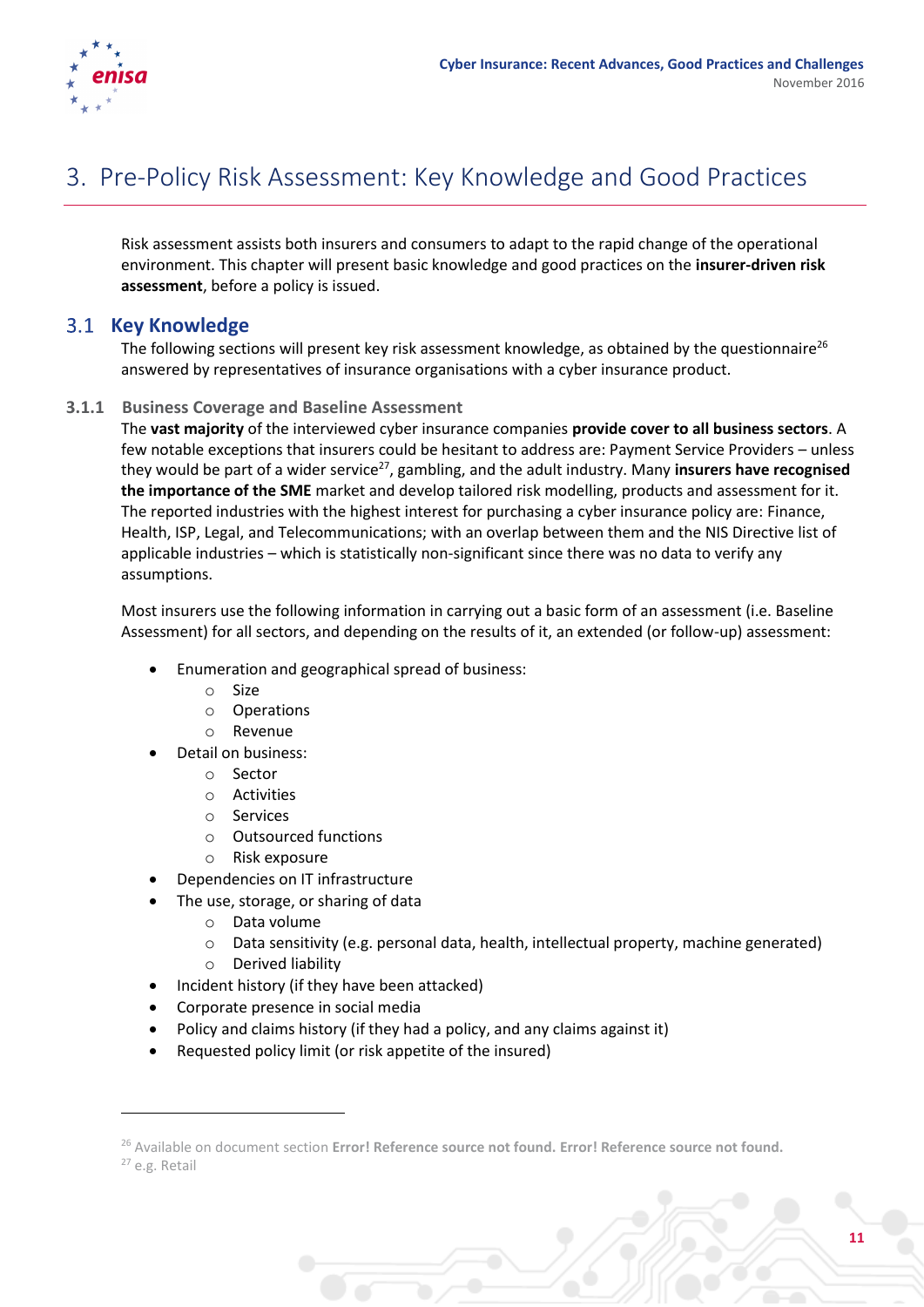

Risk assessment might be performed on the basis of an established certification such as ISO 2700x, and it is found that the ultimate decision maker is the underwriter or insurer management, who might take into consideration factors that are not captured through the use of standard tools.

### <span id="page-11-0"></span>**3.1.2 Provided Coverage**

The core coverage by the majority of insurers is categorised as first and third party risk coverage, as detailed [below.](#page-11-2) First party risks are the ones that directly affect the insured; while third party risks are risks that might initially affect someone other than the insured (first party) or insurer (second party), against which an insured would like to have coverage.

| <b>First</b><br>Party<br><b>Risk</b> | Data breach<br>Data leakage  |
|--------------------------------------|------------------------------|
| Coverage                             | <b>Business interruption</b> |
|                                      | Cyber extortion              |
| <b>Third</b><br>Party<br><b>Risk</b> | Privacy liability            |
| Coverage                             | Electronic media liability   |

**Table 2: First and Third Party Risk Coverage among most insurers**

<span id="page-11-2"></span>**Non common coverage** that has been reported to be offered by a number of insurers includes the following: business revenue (dependent or not), digital assets disruption, insider threat (of a nonintentional nature), intellectual property, reputational harms, and targeted attacks.

**Extra coverage** that might take the form of an additional policy or accompanying services is: forensics, fraud, legal costs, PR measures, and ransomware.

The few instances of **coverage exclusion** have been reported to be around widespread non-targeted attacks, and third party intrusion. The later exposes a **significant gap**, since there is a very low number of organisations that assesses the risk of third parties $^{33}$  $^{33}$  $^{33}$ .

### <span id="page-11-1"></span>**3.1.3 Adopting Standards or an Audit Strategy**

None of the interviewed insurance companies would require the presence of a standard for assessing the risk of a potential client; however, standards were universally identified as evidence of good governance. All insurers have either recommended or endorsed as good to have, compliance with the following: **GRAMM–LEACH–BLILEY ACT**, **HIPAA**, **HITECH**, **ISO 2700x or derivatives** (e.g. DIN 27001), **PCI-DSS**, **SOX**,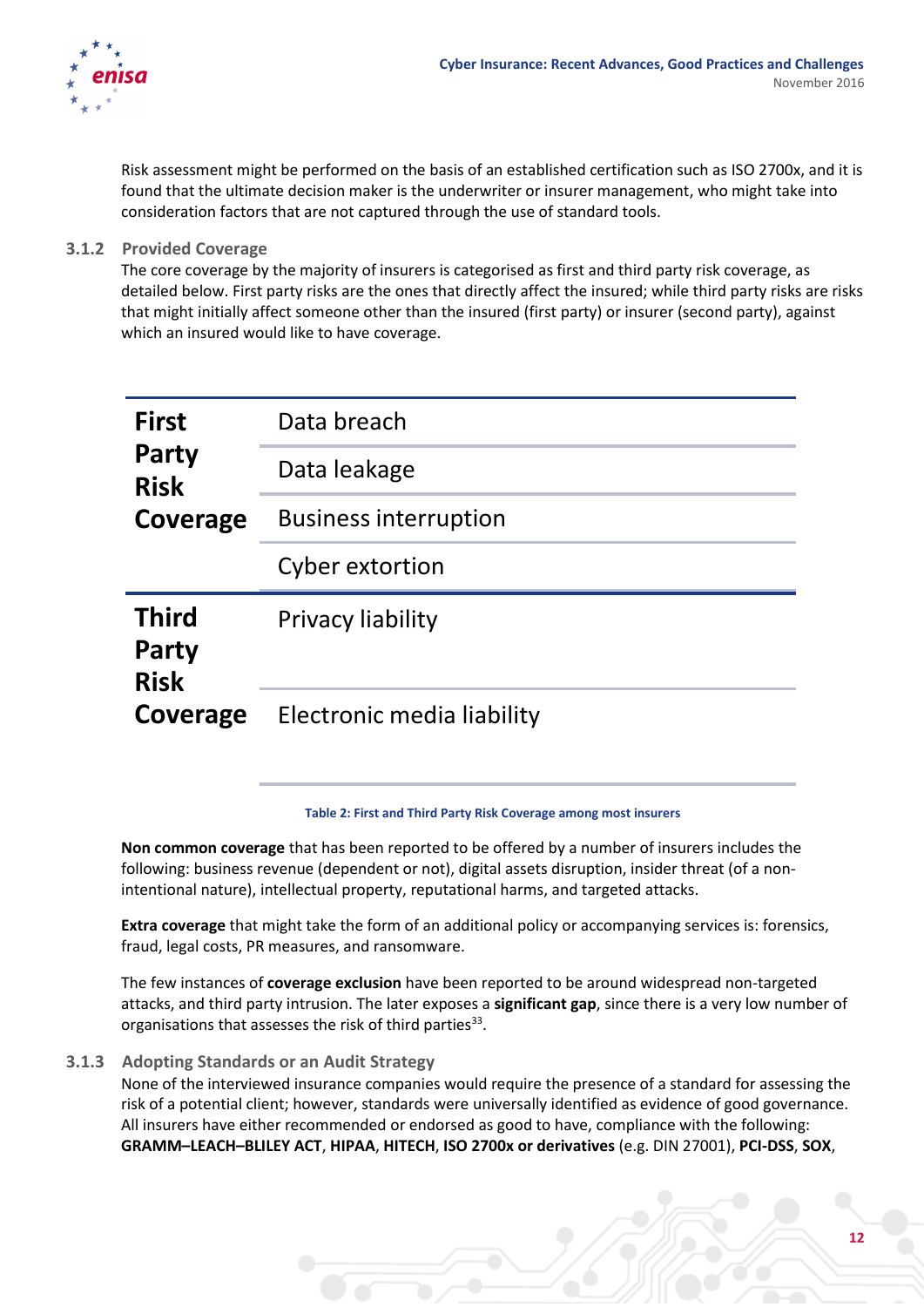

**.** 

<span id="page-12-0"></span>and **VdS<sup>28</sup>**. It might be worth mentioning that in a small number of cases, the presence of a standard would reduce premium or limit the risk assessment to the basic assessment questions (i.e. Baseline Assessment).

While the **majority of the insurers does not have an auditing requirement, they do consider it a good practise**, and would do a risk assessment whether an audit strategy is present or not. If the insurer-driven risk assessment exposes gaps, then an audit can follow up. Furthermore, since a recurring audit is something that most corporate customers do, not doing so would have a negative impact.

There was also evidence that audit results are found to affect not only the insurability, but also the policy limit. A small number of insurers would look at the global external audit reports for large corporate customers, and would require an audit for operators of essential services (as defined by NIS Directive, [Table 1\)](#page-8-1).

<sup>&</sup>lt;sup>28</sup> Third-party certification body, subsidiary of the German Insurance Association (GDV)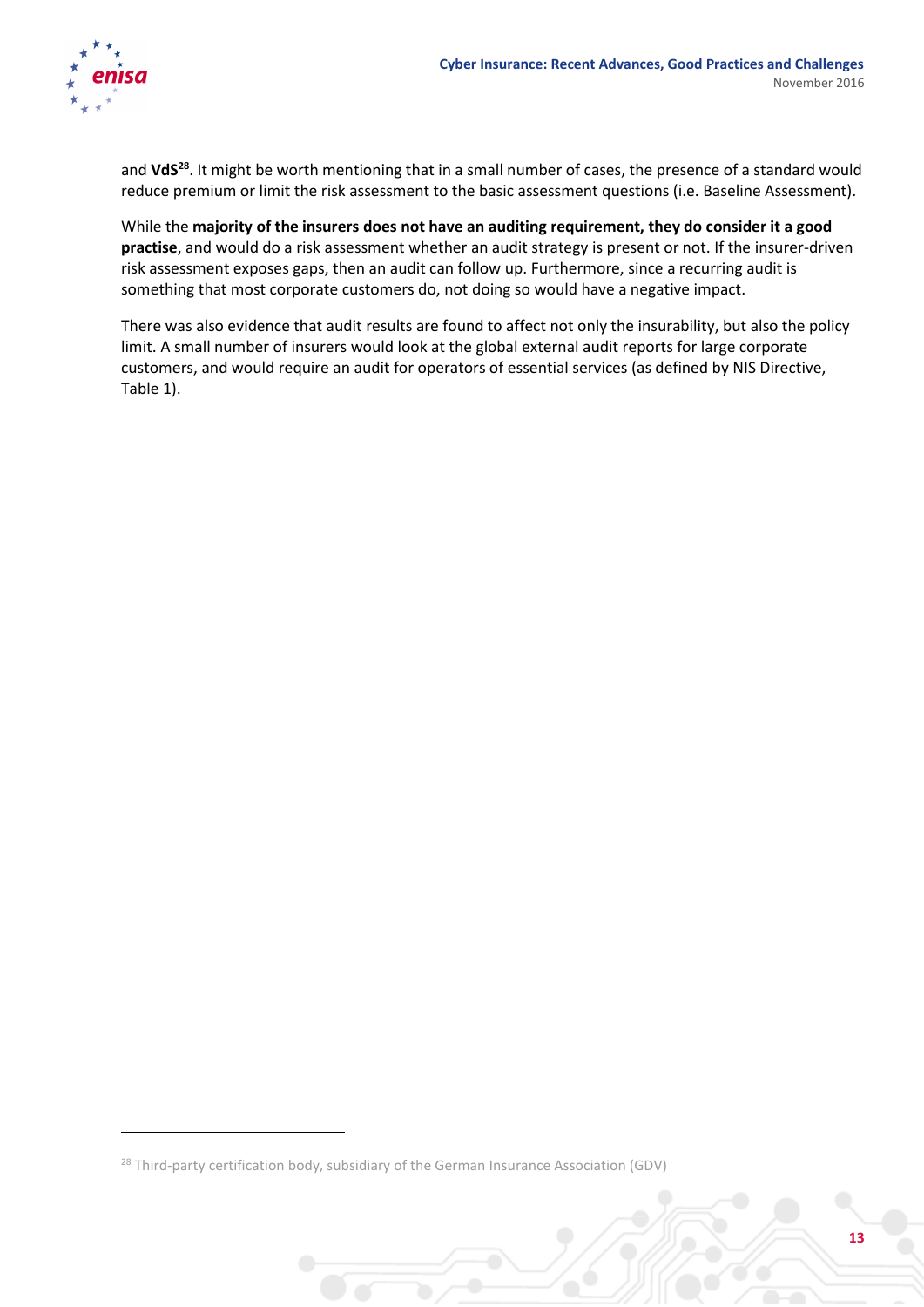

## <span id="page-13-0"></span>**Good Practices**

Risk assessment is the key to assess the changing risk appetite of a business, and further allows an insurer to assess the level of preparation of a potential client. That can take the form of filing an application (with no further action), running an assessment<sup>29</sup>, or obtaining evidence of a previous assessment.

Cyber insurance companies assess differently a clients' risk, and they do not uniformly accept a certification as validation of a customers' security level. Recently, several insurance companies have been engaged in an effort to develop common practices, and establish a higher degree of consistency in the market<sup>30</sup>.

When assessing a clients' risk, insurers generally focus on the following main categories:

- Dedicated Resources
- Policies and Procedures
- Employee Awareness
- Incident Response
- Security Measures
- Vendor Management
- <span id="page-13-3"></span><span id="page-13-2"></span>Board Oversight

Using these categories enabled a structured comparison of interview findings against the anticipated results<sup>31 32 33</sup>, and the generation of good practices; with the latter being highlighted at the end of the following subsections. A visual and brief representation of the comparison and results can be found in sectio[n A.2](#page-23-0) [Risk Assessment: Metrics Map.](#page-23-0)

#### <span id="page-13-1"></span>**3.2.1 Dedicated Resources**

**.** 

Evidence has shown that insurers attach importance to the presence of leadership roles with Information Security focus<sup>34</sup> within an organisation, and enumerate the number of employees that are dedicated to Information Security. While both these points give a good indication of the dedicated resources, they could be significantly improved by a couple of additional checks.

Equally significant to the presence of an Information Security professional among leadership. is the time allocation to tasks other than what their role mandates; thus, it is advisable to not only evaluate the presence of such a role, but also examine their responsibilities. That could be done by conducting an interview, or viewing records of time and task allocation.

The reporting lines of a CISO, can impact the effectiveness of an Information Security program. It would therefore be highly recommended to evaluate the reporting line of a CISO (or equivalent), and whether that role is reporting directly to the CEO.  $35\frac{36}{37}$ 

<sup>31</sup> FSSCC "Purchasers' Guide to Cyber Insurance Products" http://bit.ly/1RT3T0M

<sup>29</sup> Internal or external, self-assessed or not

<sup>30</sup> Cambridge Centre for Risk Studies "Cyber Insurance Exposure Data Schema V1.0" http://bit.ly/1Pb1vVb

<sup>32</sup> Allianz Global Corporate & Specialty "A Guide to Cyber Risk" http://bit.ly/1YyMUrD

<sup>33</sup> Marsh "European 2015 Cyber Risk Survey Report" http://bit.ly/1L7XJdh

<sup>&</sup>lt;sup>34</sup> Such as: CIO, CISO, CPO, CSO

<sup>35</sup> CIO "Seven reasons the CISO should report to the CEO and not the CIO" http://bit.ly/29xE5xI

<sup>36</sup> DARKReading "Top Infosec Execs Will Eventually Report To CEOs, CISOs Say" http://ubm.io/1XkwRNw

<sup>&</sup>lt;sup>37</sup> ThreatTrack Security "Why Your CISO Should Report to the CEO" http://bit.ly/29FXutG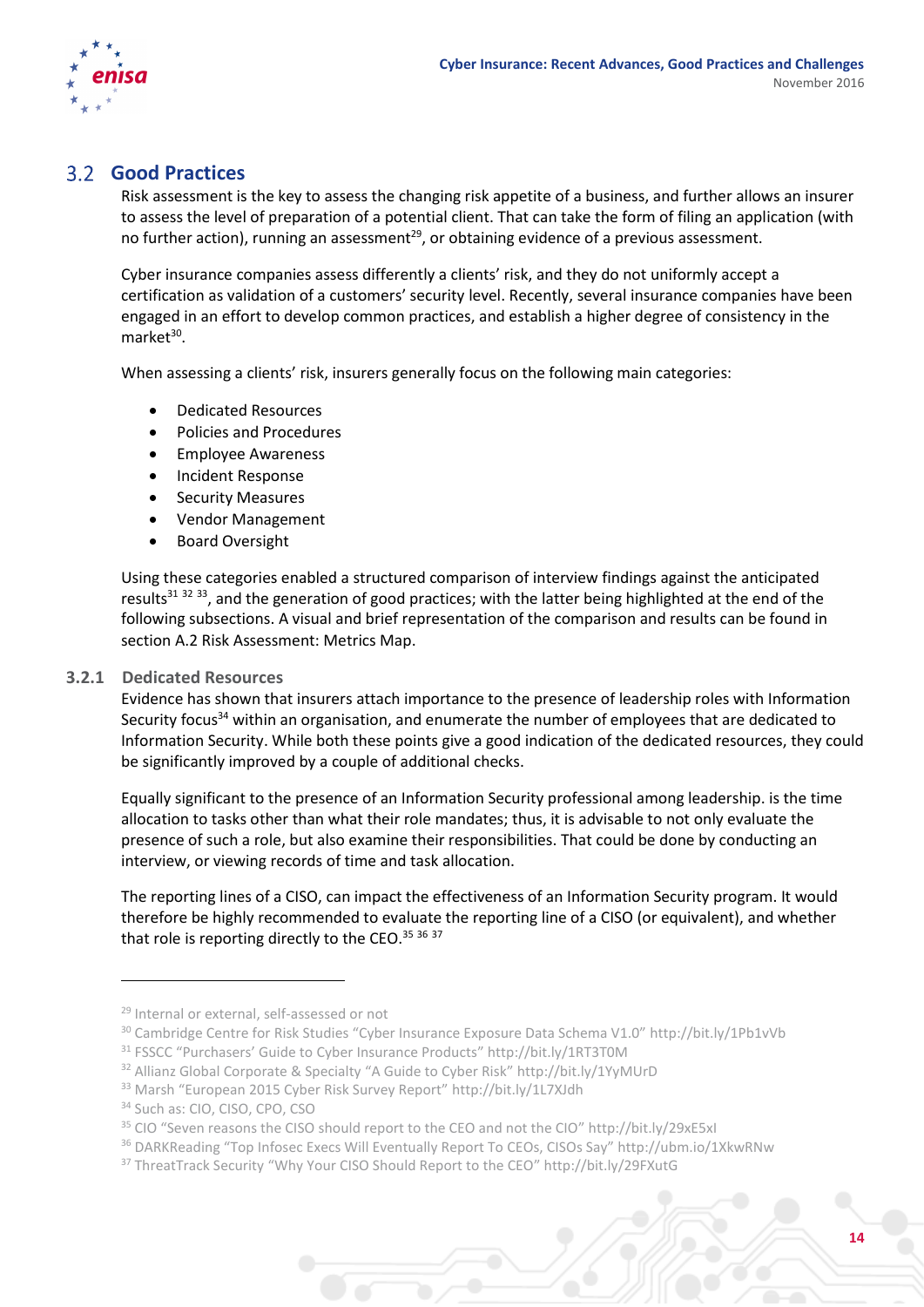In addition, it is advisable to examine the overall resources, in respect to both quality and quantity. Since the number of employees is not a reliable metric by itself, it could be enhanced by incorporating metrics that would compare current skillsets against the requirements, or metrics relevant to employee effectiveness<sup>38</sup>.

As an example of a non-employee resource metric, an insurance company could request to view a list of completed Information Security projects, their alignment to corporate Strategy, allocated budget, and whether they have met the Critical Success Factor (CSF). While many of these details can be confidential, critical elements could be anonymised prior to sharing, or have an insurer view evidence and validate compliance.

### **Good Practices**:

- Examine if leadership roles with Information Security focus have any responsibilities irrelevant to Information Security.
- Check whether the CISO (or equivalent) reports directly to the CEO.
- Measure the amount and quality of resources that a company invests on Information Security.

### <span id="page-14-0"></span>**3.2.2 Policies and Procedures**

Insurers have demonstrated an advanced maturity on assessing the policies and procedures of an organisation. However, while insurers check whether cyber security standards are followed, they were not found to thoroughly validate the existence of a comprehensive and formal Information Security program<sup>39</sup>. The program would have to address Information Security in all possible dimensions of security controls (i.e. technical, administrative, and physical).

Furthermore, since working remotely<sup>40</sup> and the use of mobile devices<sup>41 42</sup> are potential risks in a corporate environment, cyber insurance companies would be advised to appropriately check clients' preparation in that respect<sup>43</sup>.

As the mere existence of a program does not imply an advanced capability, an insurer would also have to assess the cyber-security maturity of an organisation<sup>44</sup>.

### **Good Practices**:

1

- Validate the existence of a comprehensive and formal Information Security program.
	- $\circ$  Confirm it covers technical, administrative and physical measures for data protection.
	- $\circ$  Ensure the appropriate provisions for the security of mobile devices and teleworking.
- Evaluate the cyber security maturity of the organisation.

<sup>38</sup> As per ISO 27001, section 7.2 Competence (v. 113010)

<sup>&</sup>lt;sup>39</sup> As per ISO 27001, section A.6.1 Organization of information security – Internal organization (v. 113010)

<sup>40</sup> The Guardian "The security risks of remote working" http://bit.ly/2922A7t

<sup>41</sup> ENISA "Workplace IT: ENISA sees opportunities and risks in "Bring Your Own Device" trend" http://bit.ly/1r8gjfy

<sup>42</sup> US-CERT "The Risks of Using Portable Devices" http://1.usa.gov/1PcTXzu

<sup>&</sup>lt;sup>43</sup> As per ISO 27001, section A.6.2 Organization of information security – Mobile devices and teleworking (v. 113010)

<sup>44</sup> ENISA "Technical Guideline on Minimum Security Measures" http://bit.ly/2aWGjD0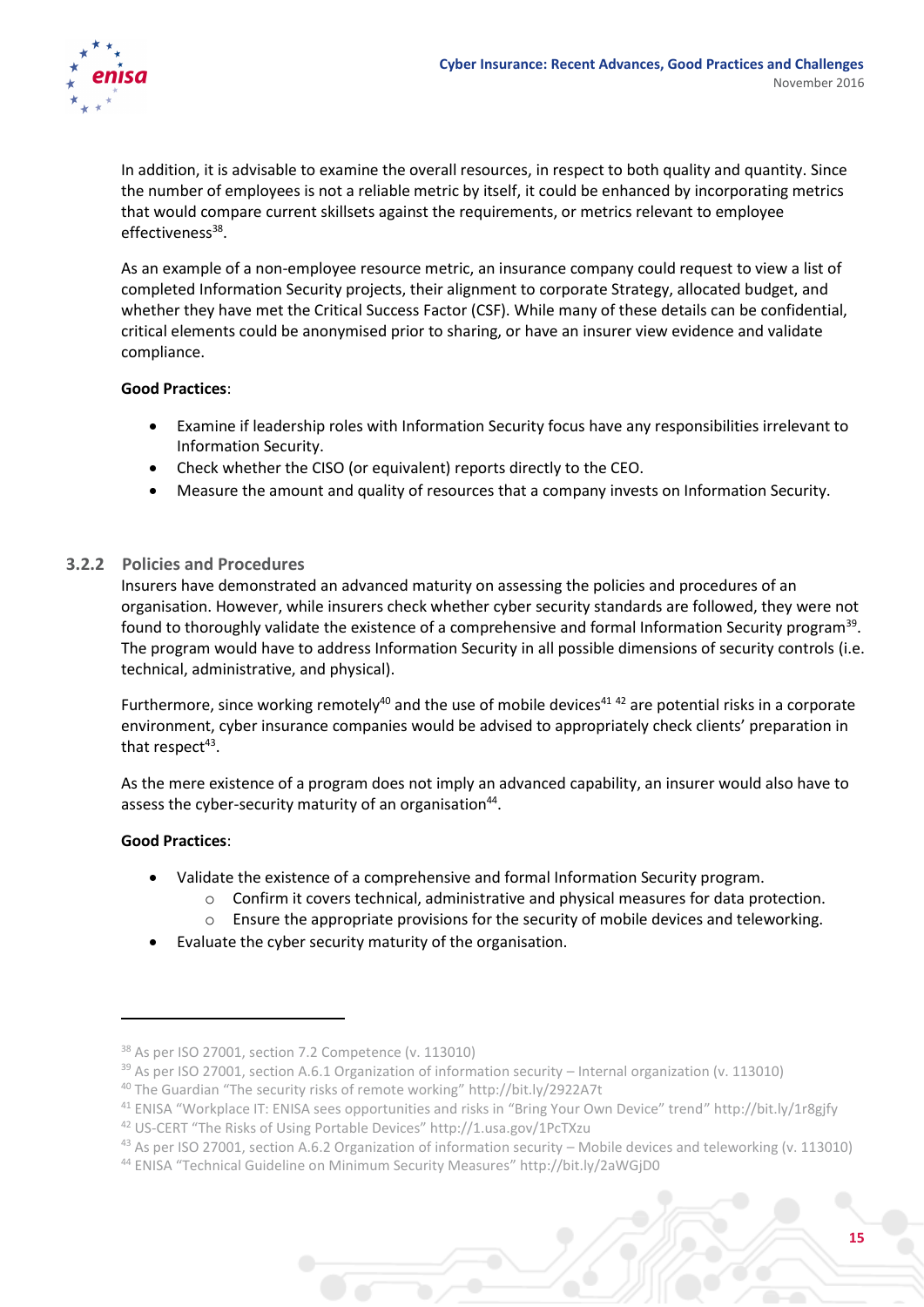

### <span id="page-15-0"></span>**3.2.3 Employee Awareness**

While the human factor can pose a significant risk within an organisation, with proper training it can turn out to be a valuable defence mechanism – and an enabler for current controls. For example, an untrained employee who cannot recognise a phishing e-mail, is the weakest link for any security measure that can be applied; while one who is vigilant, will safeguard a company not only by not becoming a victim, but also by reporting the attempt to the appropriate department. In addition, an employee who is aware will not only implement policies and procedures, but also understand them – something of a great value.

Insurance companies were found to verify the presence of a formal Security Awareness program, which is a key element for securing the human factor within a company. Since phishing is the prevalent method for malware delivery<sup>45</sup>, any simulations and exercises of such, would add a significant value to such a program. To secure the employees' commitment, an organisation would need to provide motives or measures for those who repeatedly pass or fail the exercises.

#### **Good Practices**:

- Check whether phishing exercises are taking place as part of a formal Security Awareness program. o Enumerate the actions (or rewards) that are taken (or offered) to employees who
	- repeatedly fail (or succeed) these.

### <span id="page-15-1"></span>**3.2.4 Incident Response**

**.** 

An Incident Response program defines the processes and resources that an organisation engages for addressing any Information Security incidents. Insurers validate the existence of a potential clients' Incident Response program in a formal form, and evaluate their tolerance level towards withstanding several incidents.

Incident notification is a key component of NIS Directive that requires the establishment of an Incident Response function within an organisation.

<span id="page-15-2"></span>Similar to other functions, testing the capabilities of a defence mechanism is critical to the success of it; hence, confirmation of the presence of regular exercises in support of an existing Incident Response program**<sup>46</sup>** is recommended. A valuable finding is that the presence of an incident response team has the top positive impact on the per capita cost of a data breach<sup>47</sup> ([Figure 4](#page-16-1)).

<sup>45</sup> Symantec "Internet Security Threat Report, Volume 21, April 2016" http://symc.ly/1Ytqm9Y

<sup>46</sup> Harvard Law School Forum on Corporate Governance and Financial Regulation "The Importance of a Battle-Tested Cyber Incident Response Plan" http://bit.ly/29llUwf

<sup>47</sup> Ponemon Institute "2016 Cost of Data Breach Study: Global Analysis" http://ibm.co/1tz141c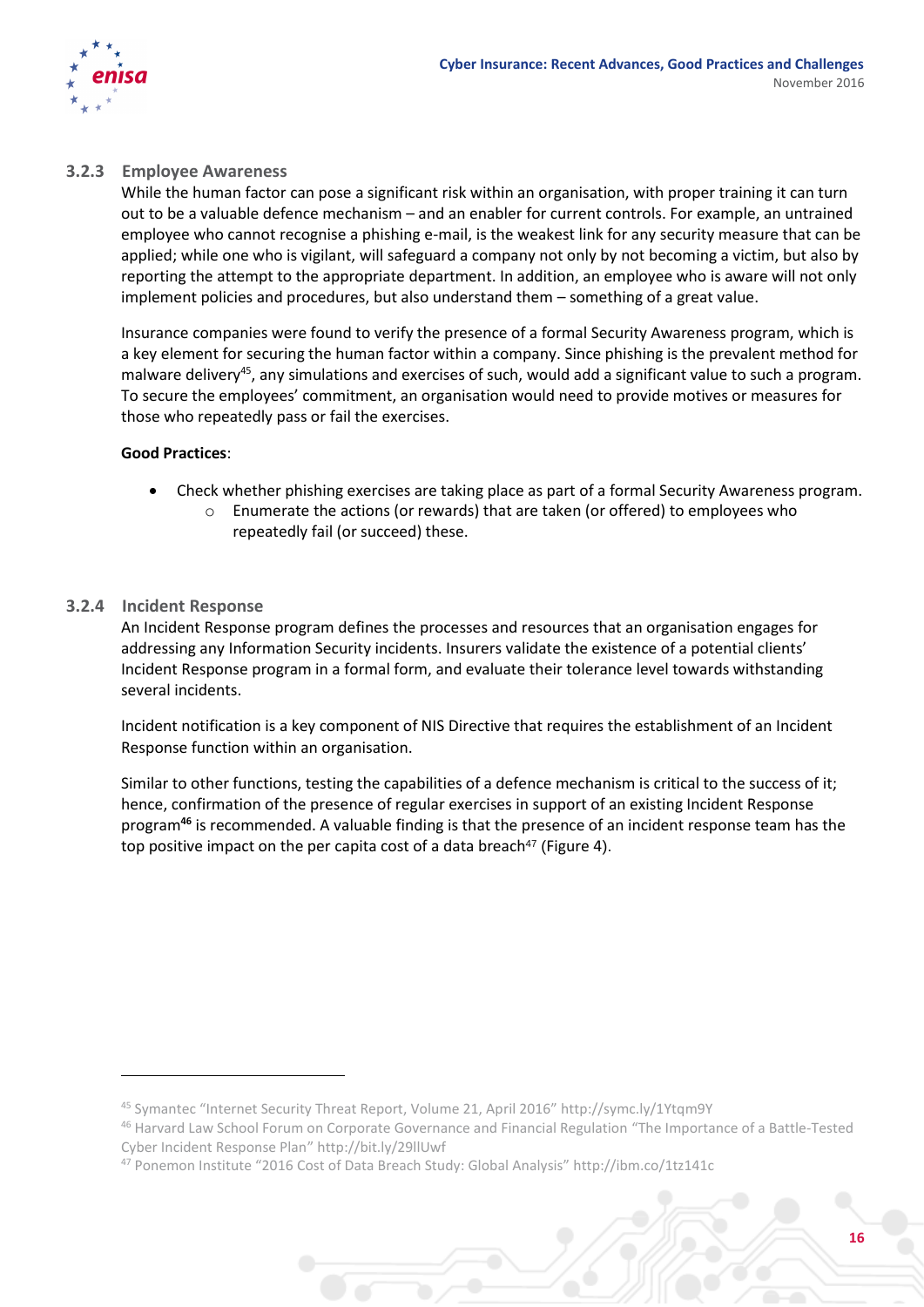



#### **Figure 4: Impact of 16 factors on the per capita cost of data breach (2016)[47](#page-15-2) .**

#### <span id="page-16-1"></span>**Good Practise**:

Confirm there are regular exercises in support of a formal Incident Response program.

#### <span id="page-16-0"></span>**3.2.5 Security Measures**

Insurers have indicated as important that technical measures and solutions are checked thoroughly, and that a defined physical access is part of their security measures evaluation. However, it is important to receive information about any existing encryption strategy and the technologies involved, to ensure the proper implementation of technical measures such as data backup or remote connectivity. In addition to encryption, the proper implementation of the following would need to be confirmed:

- Business Continuity Planning<sup>48</sup>
- Data classification<sup>49</sup>
- Data retention
- Access control
- Log monitoring<sup>50</sup>
- Intrusion detection
- Network segmentation $51$
- Network monitoring
- Vulnerability management<sup>52</sup>
- Penetration testing

1

<sup>48</sup> As per ISO 22301

<sup>49</sup> As per ISO 27001, Control objectives and controls A.8.2

<sup>50</sup> As per ISO 27001, Control objectives and controls A.12.4

<sup>51</sup> As per ISO 27001, Control objectives and controls A.13.1.3

<sup>52</sup> As per ISO 27001, Control objectives and controls A.12.6.1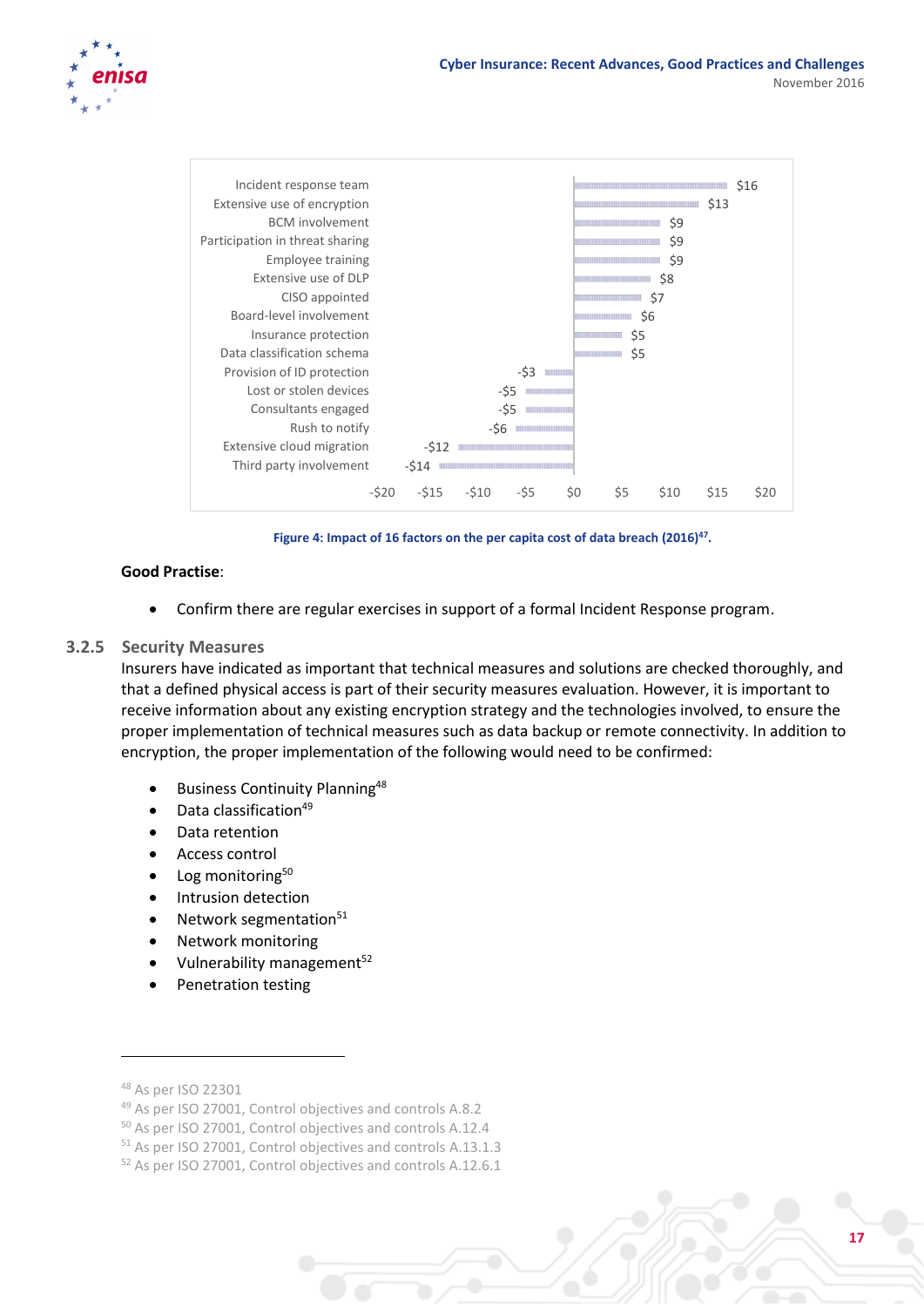

#### **Good Practices**:

- Confirm the proper implementation of: Business Continuity Planning, data classification, data retention, access control, log monitoring, intrusion detection, network segmentation, network monitoring, vulnerability management, and penetration testing.
- Receive information about any existing encryption strategy and the technologies involved.

#### <span id="page-17-0"></span>**3.2.6 Vendor Management**

Vendor Management is a greatly overlooked weakness. It has been observed that only 23% of organisations assess suppliers for cyber risk $33$ . That can result in a significant exposure, since supplier networks are outside an organisations' control – with many examples of successful breaches supporting that conclusion $53$  54 55 56.

The above finding should be of a particular attention to cyber insurance companies, since it could significantly affect a large number of potential or existing clients. It is recommended that insurers verify the existence of a formal third party management process, and receive details on due diligence, ongoing oversight, and contractual obligations.<sup>57</sup>

#### **Good Practices**:

- Verify the existence of a formal third party management process.
- Receive details on: due diligence, ongoing oversight, and contractual obligations.

#### <span id="page-17-1"></span>**3.2.7 Board Oversight**

1

The awareness of governing board concerning crucial information security issues is an early step for addressing risk. Should a board become aware of such issues in an irregular or delayed manner, there is a risk of the corrective action being unauthorised, badly timed, or disproportionate. Therefore, it is important to evaluate the frequency of reporting cyber-security risk issues and related action to the Board.

While it is important to have knowledge of crucial information security issues, a board may have a defined set for the approval of oversight, enough to have an impact on an organisation – without overwhelming the board with such requests. It is strongly advised that should such a detail exists, an insurer would obtain information about it. <sup>58</sup>

The earlier paragraphs address the boards' frequency of being informed, and the level of involvement in a program. It has been found that although these two factors are of a great importance, the ongoing communication and direction throughout an organisation is the basis upon which the decisions and

<sup>53</sup> Computer Weekly "Home Depot traces credit card data hack to supplier compromise" http://bit.ly/1XtDWxE

<sup>54</sup> DARK Reading "Target Breach: HVAC Contractor Systems Investigated" http://ubm.io/1Pwm8yM

<sup>55</sup> SC Magazine "TalkTalk blames supplier for breach affecting 4m customers" http://bit.ly/1F0rIjd

<sup>56</sup> Health IT Security "Potential Healthcare Data Breach Affects Over 19K Patients" http://bit.ly/1t9Q7mL

<sup>57</sup> As per ISO 27001, Control objectives and controls A.15

<sup>&</sup>lt;sup>58</sup> IT Governance Institute "Information Security Governance: Guidance for Boards of Directors and Executive Management, 2nd Edition" http://bit.ly/1WddA0A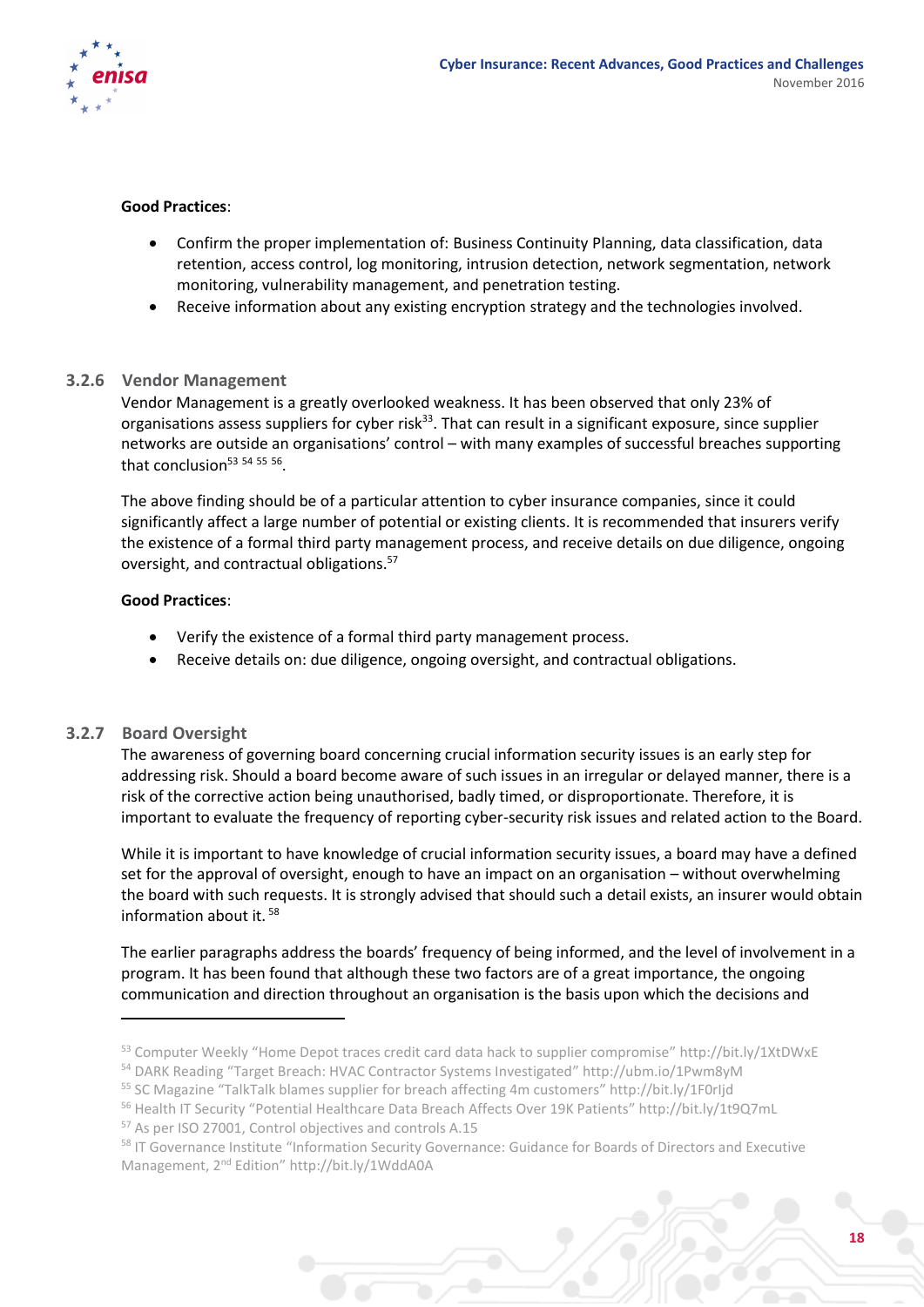

**.** 

messages will traverse<sup>59</sup>. An effective communication and direction would be a facilitating factor for the decisions and information flow, which could be described as an organisations' equivalent of a neural network during an information security event; a slow message traversal would have a catalytic effect on the efficiency of its' content.

### **Good Practices**:

- Detail the frequency of reporting cyber-security risk issues and related action to the board.
- Detail any existing board-level approval of oversight of the Information Security Program.
- Receive details of the organisations' internal information flow related to cyber-security, lines of communication, including crisis communication plans.

<sup>&</sup>lt;sup>59</sup> KPMG "Connecting the dots: A proactive approach to cybersecurity oversight in the boardroom" http://bit.ly/1LMAdXn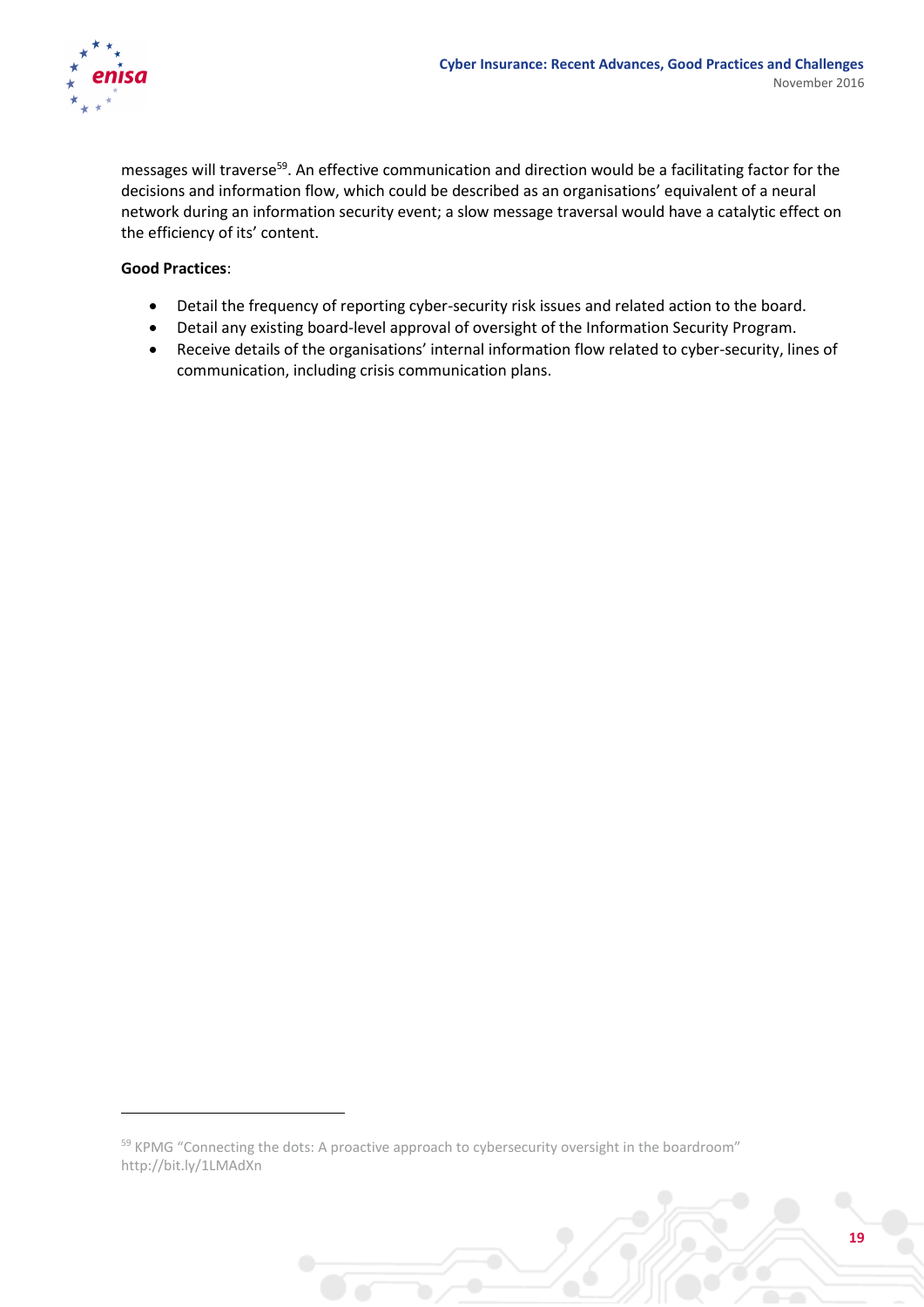

## <span id="page-19-0"></span>4. Challenges

<span id="page-19-1"></span>**.** 

The greatest challenge of insurers is the **lack of cyber-security incident data in support of risk assessment**, which would further allow them to differentiate customers on the basis of risk. The establishment of anonymized databases for cyber incidents, would help insurers better understand the risk and provide adapted cover. A further data-related challenge is **gathering information on cyber security management**, especially for multinational corporate customers with diverse activities and Mergers and Acquisitions (M&A) history. Furthermore, while **customers** are willing to discuss company related information without a record, they are **less likely to share information by official documentation** (e.g. incident report history, audit report). A rising concern among a number of insurers is the **uncertainty around accumulating risk**; for example, customers might not only migrate data to the cloud, but operations as well. In the event that an incident would occur, an insurer cannot be certain about the number of customers that would be affected. Customers will know if they use cloud, but not who else does. That concern becomes very realistic by knowing that such threats exist<sup>60 61</sup>. An additional example can be around third-party vendors, where a formed relationship of trust could be taken advantage by an adversary. Other items that were noted as challenges from a smaller number of insurers are:

- Lack of customer awareness on cyber insurance
- Common understanding of policy terms and conditions
- Lack of internal (technical) expertise
- Cost calculation on the basis of an incident scenario
- Utilizing predictive analytics for the assessment of potential risks and impact

It is interesting to note that recent findings on challenges, as seen on [Figure 5,](#page-19-1) could possibly be tackled together with present findings. For example, not understanding exposures or coverage, and the application process, could be addressed by **explanatory sessions**. Giving the **customer scenarios and examples of policy coverage could** act as a fast method to **raise awareness and understanding of cyber insurance**.



**Figure 5: Obstacles to selling Cyber Policies (brokers) (2015)<sup>62</sup> .**

<sup>60</sup> CrowdStrike "VENOM Vulnerability" http://venom.crowdstrike.com/

<sup>61</sup> Xenproject.org Security Team "Xen Security Advisory CVE-2015-5154" http://bit.ly/1gdvYVw

<sup>62</sup> Advisen "Cyber Liability Insurance, Market Trends: Survey" http://bit.ly/29lJeWF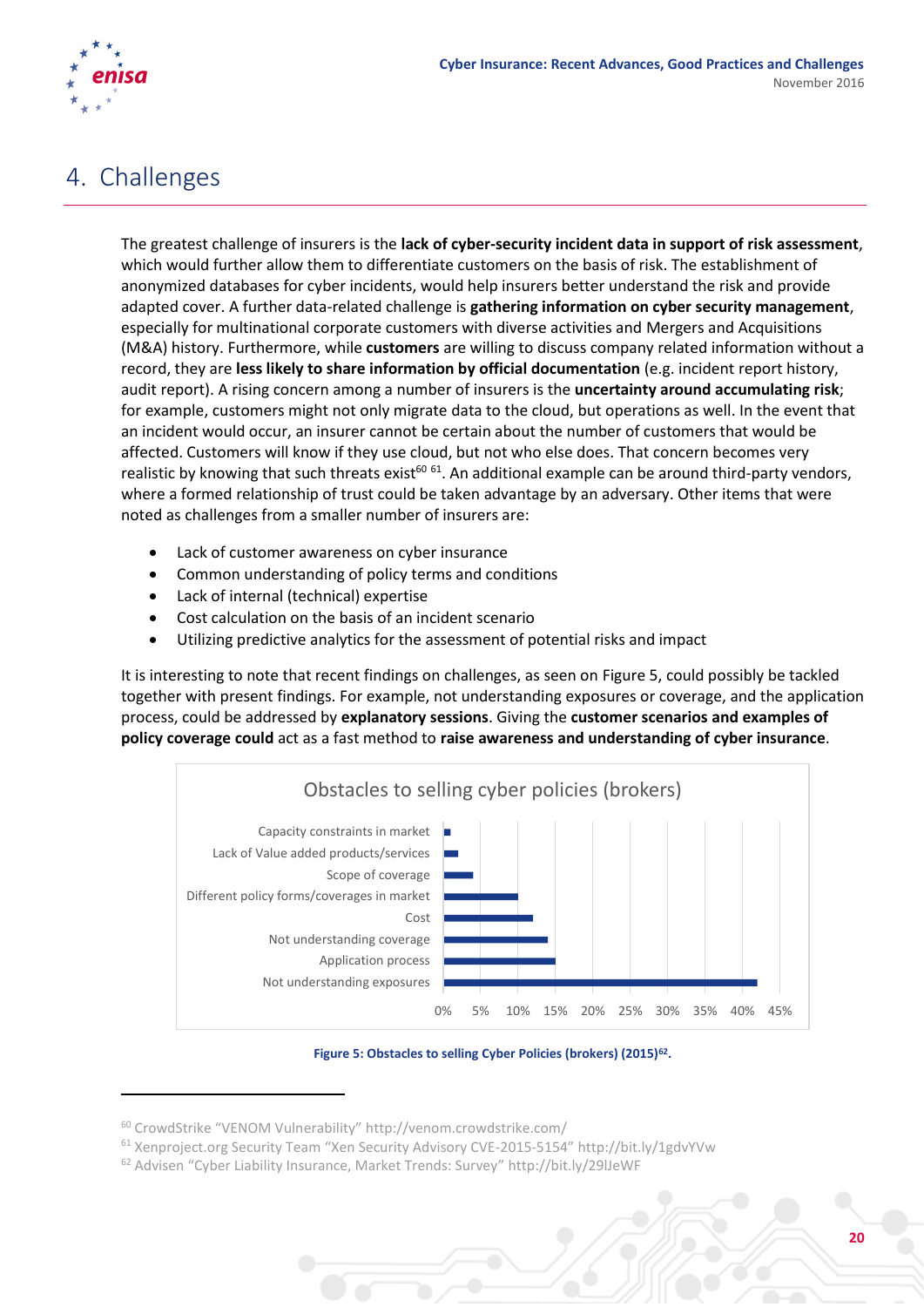

# <span id="page-20-0"></span>5. Recommendations and Findings

The interviews revealed a number of points that drove good practices, many of which are found to also reduce the cost of an incident<sup>[47](#page-15-2)</sup>. These can **improve the insurers risk assessment by adapting priorities and focus**, include new items for evaluation – and **improve customer preparedness by a thorough risk assessment checklist**.

Further to the derived good practices, the report had generated the following recommendations, directed to policy makers, insurers, and customers, for the betterment of cyber insurance constituency:

#### **Policy Makers**

- Encourage the active participation of European Commission on ENISA cyber insurance activities
- Avoid the introduction of mandatory requirements that might undermine the cyber insurance market adoption rate

#### **Insurers – Risk Assessment**

- Focus on an organisations' resources, and conduct a throughout review in terms of both quality and quantity
- Evaluate whether a customers' policies and procedures address the prevalent threat of remote working and mobile devices
- Consider the existence of recurring exercises as a key factor for evaluating the completeness of a customers' response or preparedness function
- Evaluate security measures on the basis of state-of-the-art practices, while considering a customers' environmental characteristics and needs
- Review an organisations' board involvement as thoroughly as any traditional security measure

#### **Insurers – Risk Calculation**

• Invest and advance the accumulating risk calculation, particularly in the areas of vendor management and cloud computing

#### **Insurers – Business Enablers**

- Introduce explanatory sessions, and provide customer scenarios and generic examples of policy coverage.
- Clarify the policy language, and avoid using generic terminology that can be interpreted in multiple ways
- Offer a transparent underwriting process, detailing the criteria and criticality that drives pricing

#### **Cyber insurance Customers**

- Be more open on sharing data, possibly under a legal agreement (e.g. NDA)
- Get informed, prepare, and document their environment, before requesting a cyber insurance policy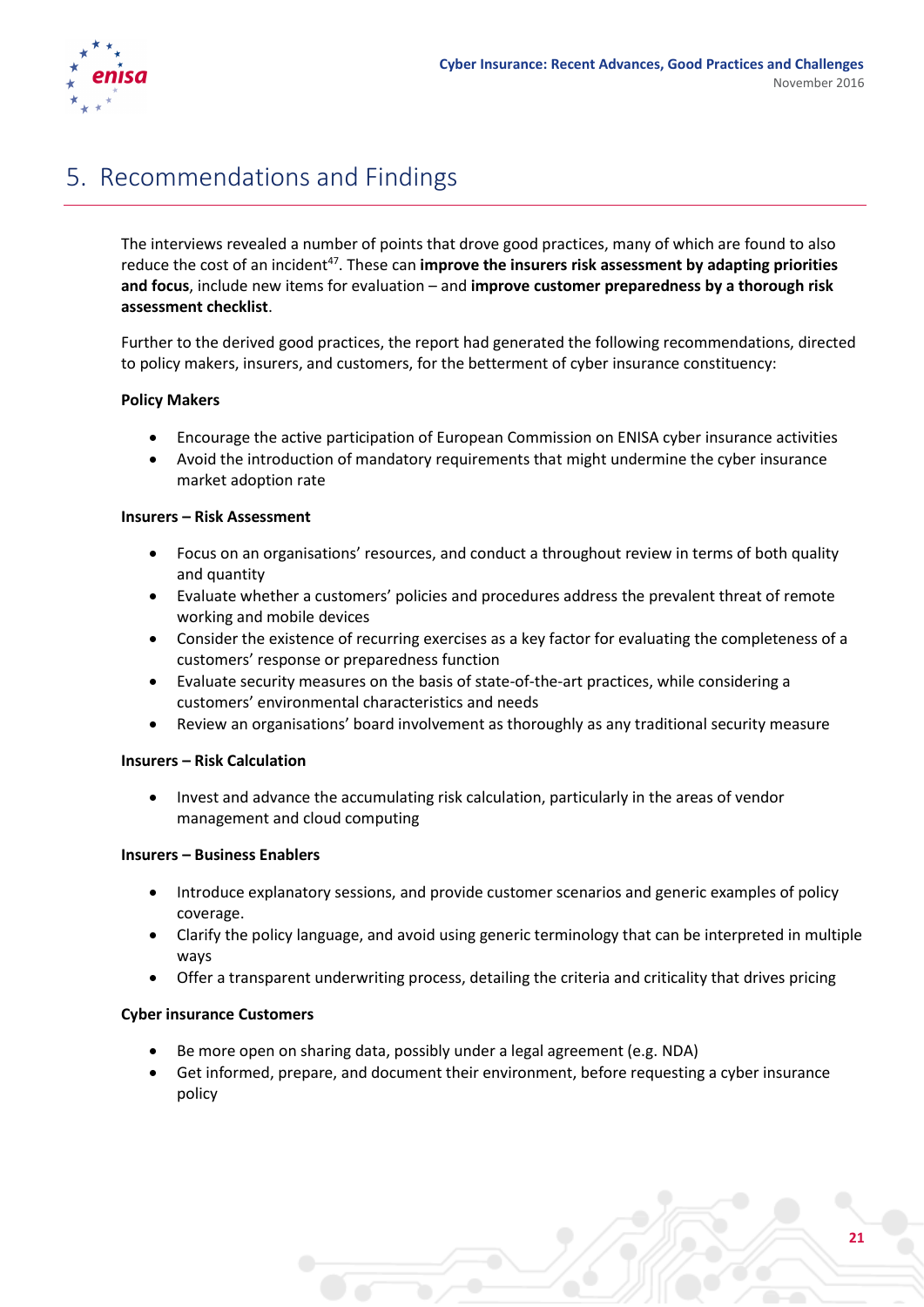

The past four years have been full of advances on the Cyber insurance frontier. Organisations and their leadership have recognised the importance of cyber as an operational risk. Since the understanding on cyber risk is basic, it is recommended that the organisations work to **understand risk before addressing it**. It was of significant importance to see that, in contrast to previous ENISA findings, **customers do not invest less in (traditional) security measures due to a policy presence**. The fact that insurers usually require an annual re-assessment might be reinforcing that different customer behaviour.

**Regulatory changes** are resulting in better preparedness, similar to the post-legislative adoption in US. Thus, both GDPR and NIS Directive are expected **to be followed by an increased market need** in EU. The increased **claims** have been found to **function as feedback that enhances market proposals**. European insurers who have been exposed to a more **legislative environment**, have obtained a **wealth of valuable lessons** that can now apply in EU.

The majority of **insurers cover all sectors**, with many of them recognising the **importance of SME** market and **develop customised solutions** for it. Underwriters and management are the ultimate decision makers following a risk assessment, where they would be called to take into consideration several more variables.

The **core coverage** by most insurers includes first and third party risks [\(Table 2\)](#page-11-2), with **less common coverage** addressing business revenue (dependent or not), digital assets disruption, insider threat (of a non-intentional nature), intellectual property, reputational harms, and targeted attacks. Insurers offer **extra coverage** such as: forensics, fraud, legal costs, PR measures, and ransomware. The reported **coverage exclusion** around widespread non-targeted attacks, and third party intrusion exposes a **significant gap**, since **less than a quarter of organisations are assessing suppliers for cyber risk**.

The total of interviewed insurers have either recommended or endorsed as good to have, the following third party certifications: **GRAMM–LEACH–BLILEY ACT**, **HIPAA**, **HITECH**, **ISO 2700x or derivatives** (e.g. DIN 27001), PCI-DSS, SOX, and VdS<sup>[28](#page-12-0)</sup>. Auditing was not identified as a requirement but it is considered a best practise.

The core **identified challenges** of insurers, **in** respect to **pre-policy risk assessment** are:

- Lack of cyber-security incident data
- Gathering information on cyber security management
- Customers less likely to share any documentation
- Uncertainty around accumulating risk

Future work could focus on individual study findings, or evaluate the pre-policy risk assessment from a pure customers' perspective. A current theme would be to examine the post-insurance effects on a customers' environment, or in-depth on market growth and check any possible relation to the industries affected by the NIS Directive.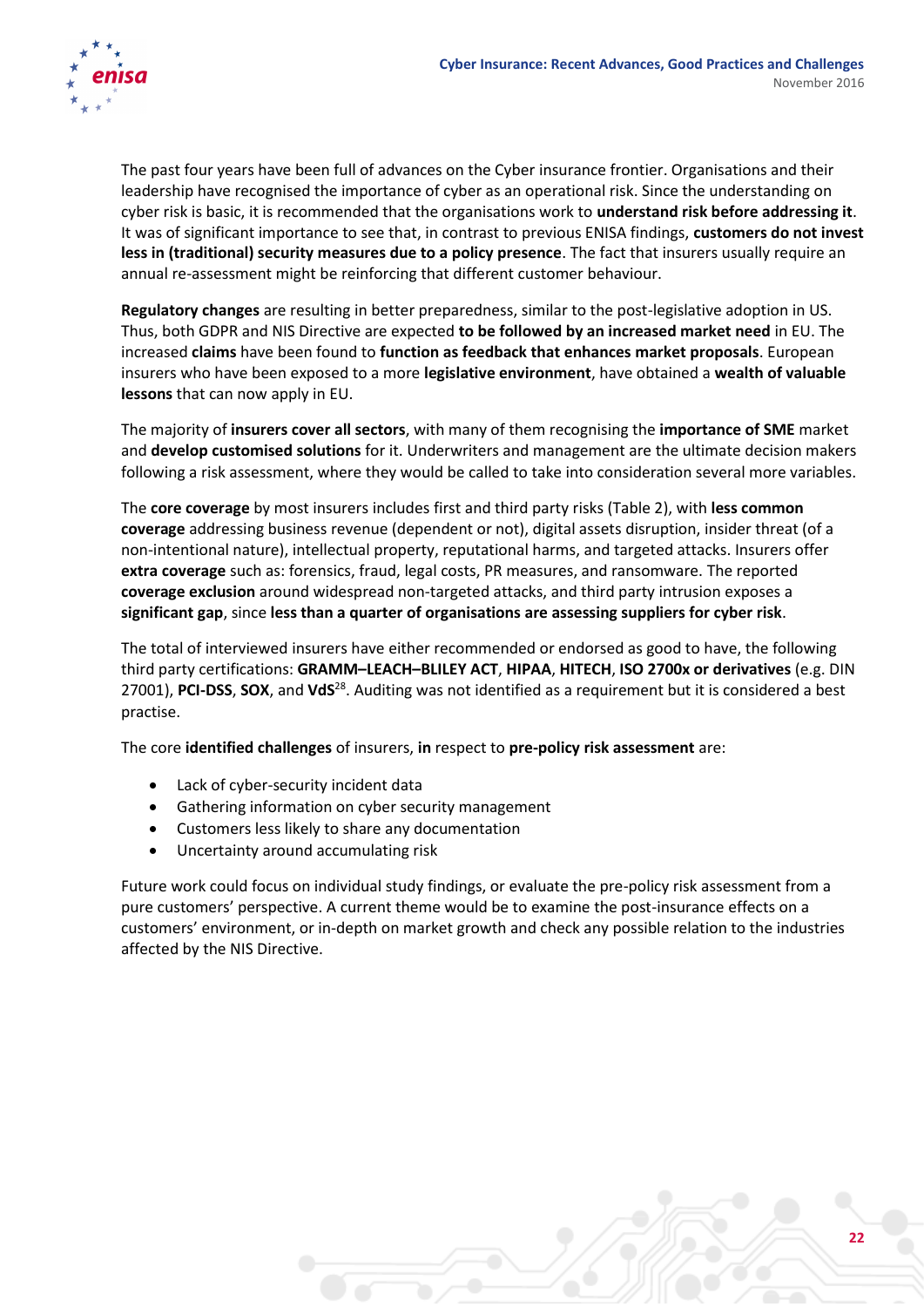

## <span id="page-22-0"></span>Annex A: Questionnaire and Metrics Map

The following questionnaire was utilised to receive feedback for Chapter [3,](#page-10-0) and was aimed towards Insurance companies with a current cyber insurance offering, focusing on the risk assessment phase of potential clients.

## <span id="page-22-1"></span>**Questionnaire**

- Q1. What are the most impactful criteria (or questions) by which a potential customers' risk is assessed?
- Q2. Does your cyber insurance offering target **all, or a particular set** of business sector(s)?

a. If a particular set, please enumerate the ones it does (e.g. Communications, Financial Services, Retail, etc.).

Q3. Does your cyber insurance offering conduct the same risk assessment for all business sectors?

Q4. Does your cyber insurance offering cover all, or a particular set of risks?

a. If a particular, please enumerate the ones it does (e.g. data breach, data leakage, insider threat etc.).

Q5. Does your cyber insurance offering **require or recommend** a particular **standard or good practice** for assessing the risk of a potential client?

a. If yes, please identify and describe in a few words.

b. If no, please name any standards or good practices you might have under consideration.

Q6. Does your cyber insurance offering have an auditing requirement for a potential client?

a. If yes, please provide details such as whether it is internal or external, and if any requirement(s) exist (e.g. being accredited, etc.).

Q7. Does your cyber insurance offering face certain challenges regarding the risk assessment of potential clients?

#### a. Examples:

i. Conducting due diligence, i.e. to ensure that no breach has occurred before creating a policy.

ii. Utilizing breach history or threat intelligence, i.e. to assess the magnitude of past, or probability of future breaches.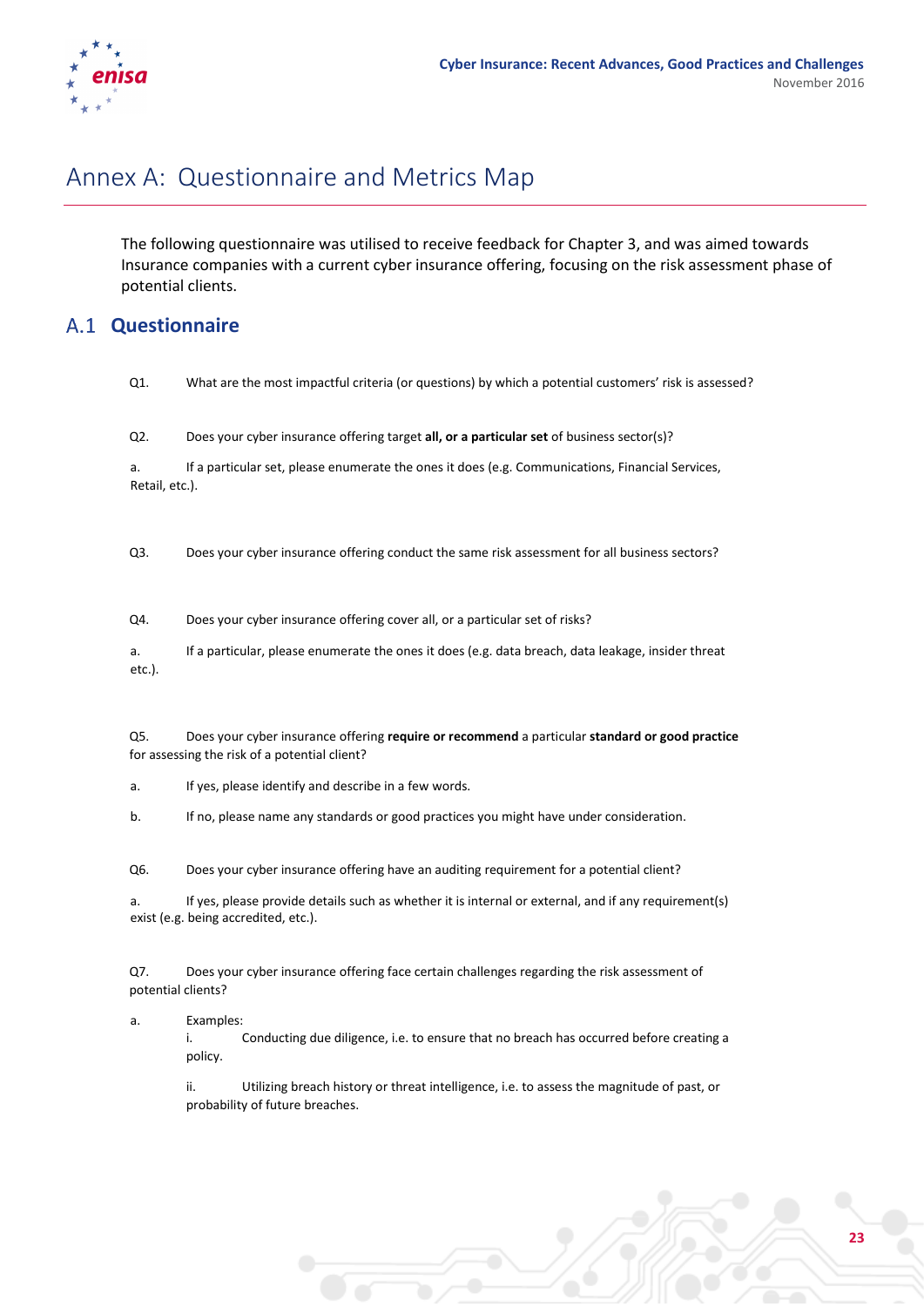

## <span id="page-23-0"></span>**Risk Assessment: Metrics Map**

#### **Legend**

| Metric that insurers were found to: | be missing                           |
|-------------------------------------|--------------------------------------|
|                                     | use in addition to what was expected |
|                                     | have in place                        |

#### **Dedicated Resources**

- o Validate the presence of leadership roles with Information Security focus
	- Examine if they have any responsibilities irrelevant to Information Security
- o Check whether the CISO (or equivalent) reports directly to the CEO
- o Measure the amount and quality of resources that a company invests on Information Security
- o Enumerate the number of employees that are dedicated to Information Security

#### **Policies and Procedures**

- o Validate the existence of a comprehensive and formal Information Security program
	- Confirm it covers technical, administrative and physical measures for data protection
		- Ensure the appropriate provisions for the security of mobile devices and teleworking
- o Evaluate the cyber security maturity of the organisation
- o Check whether cyber security standards are followed
- o Existence of an Incident Response procedure, DRP, BCP
- o Evaluate the Security and privacy policy and its' integration within company structure
- o Compliance with HIPAA, ISO, PCI-DSS, SOX and reports of these
- $\circ$  Query the existence of a policy for social media presence, or published information
	- Verify whether there is a legal review for publishing new content in social media
- o Presence of Certifications, or any own assessments that rely on one
- o Detail the frequency of any external audits that might be in place

#### **Employee Awareness**

- Verify the existence of a formal security awareness program
	- Check whether phishing exercises are taking place as part of it
		- Enumerate the actions (or rewards) that are taken (or offered) to employees who repeatedly fail (or succeed) these

#### **Incident Response**

- o Verify the existence of a formal incident response program
	- Confirm there are regular exercises in support of it
	- Company tolerance level towards withstanding several incidents
- **Security Measures**
	- o Confirm the proper implementation of: Business Continuity Planning, data classification, data retention, access control, log monitoring, intrusion detection, network segmentation, network monitoring, vulnerability management, and penetration testing
	- o Receive information about any existing encryption strategy and the technologies involved
	- o Number of solutions in place (data backups, antivirus, patching, firewall, IDS, secure remote access, secure connectivity, secure cloud)
	- o Defined physical access
- **Vendor Management**
	- o Verify the existence of a formal third party management process
		- Receive details on: due diligence, ongoing oversight, and contractual obligations

#### **Board Oversight**

- o Detail the frequency of reporting cyber-security risk issues and related action to the board
- o Detail any existing board-level approval of oversight of the Information Security Program
- o Receive details of the organisations' internal information flow related to cyber-security, lines of communication, including crisis communication plans
- o Managements' awareness of crucial information security issues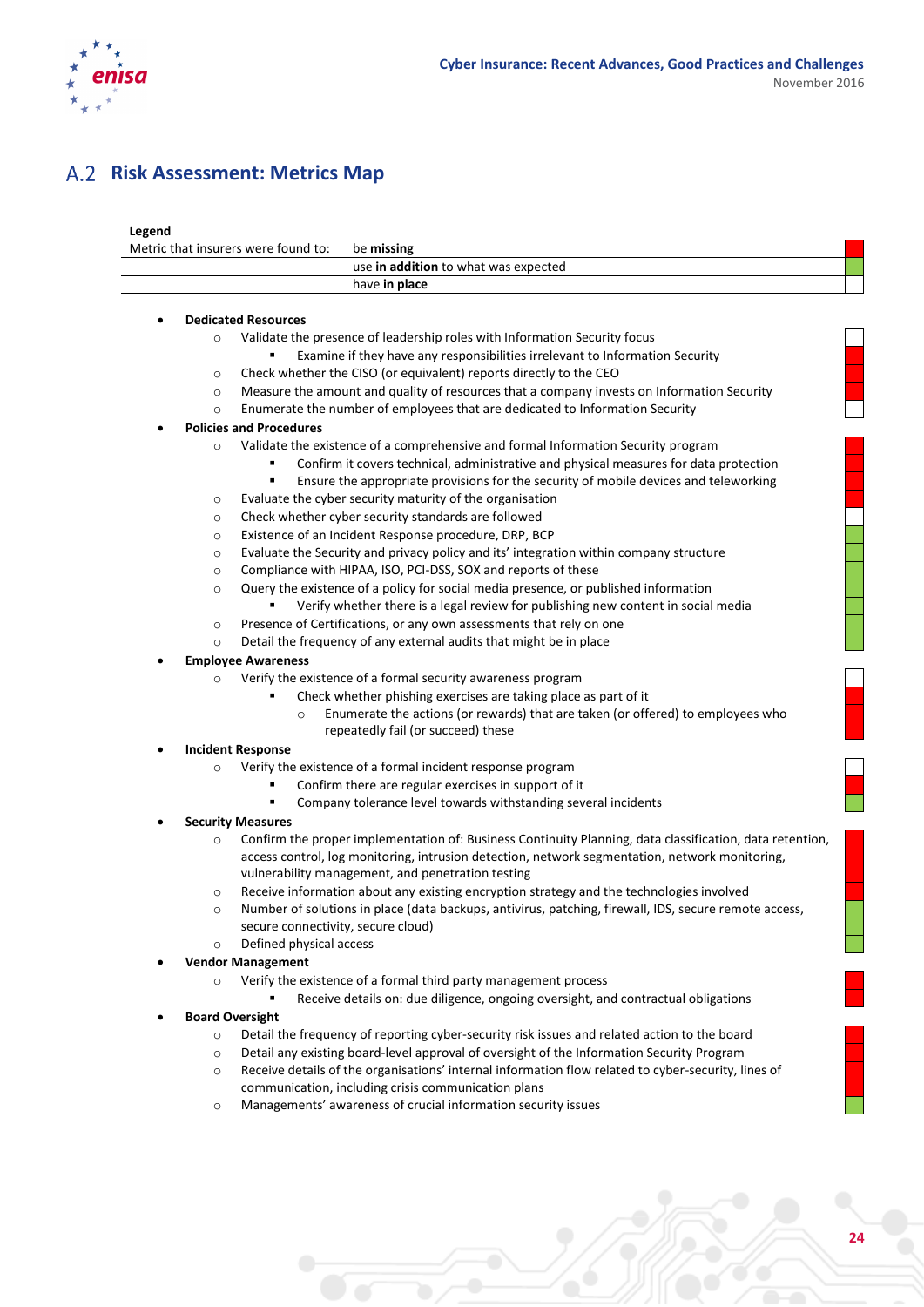